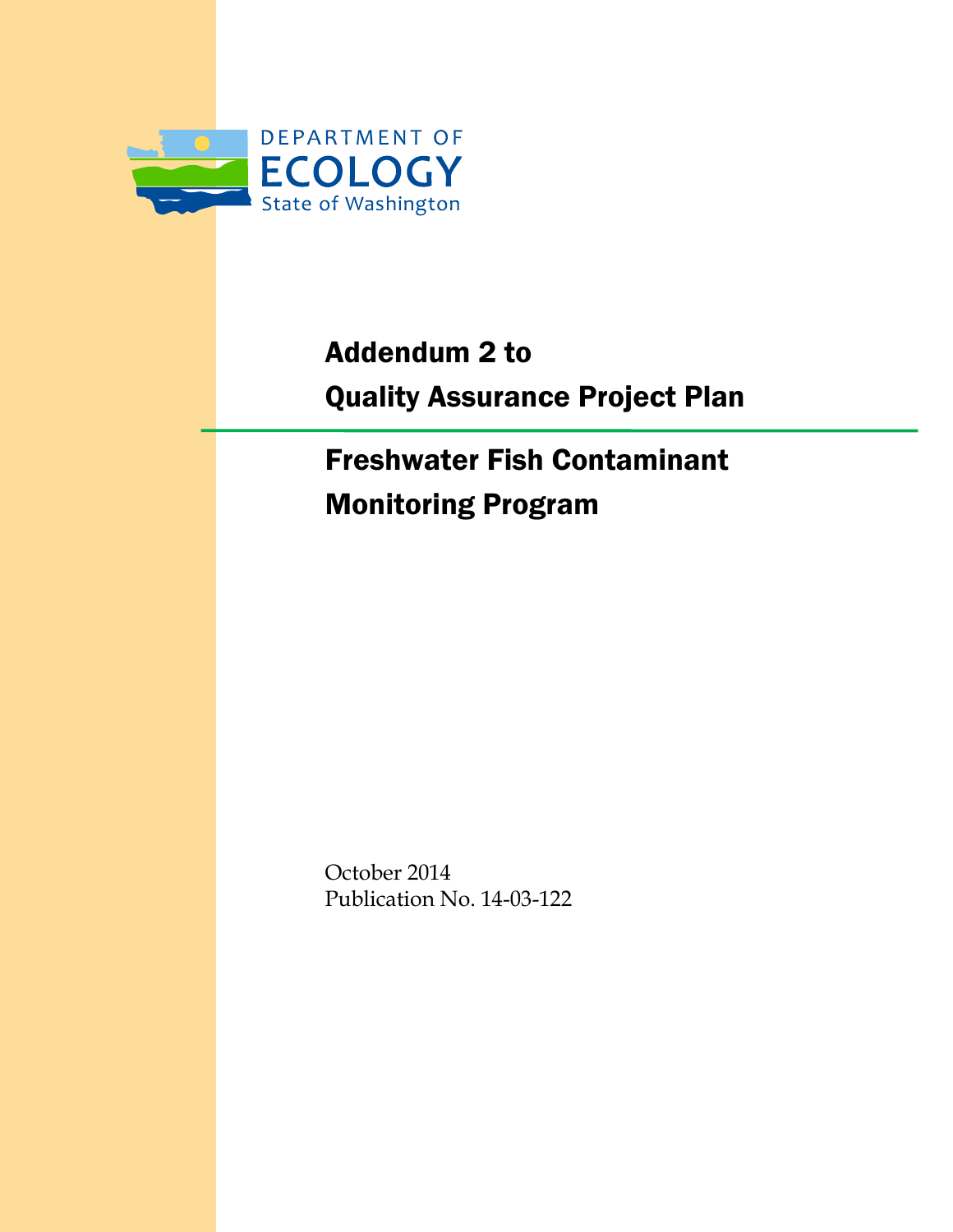### **Publication Information**

#### **Addendum**

This addendum is on the Department of Ecology's website at <https://fortress.wa.gov/ecy/publications/SummaryPages/1403122.html>

This addendum is an addition to an original Quality Assurance Project Plan. It is not a correction (errata) to the original plan.

Data for this project will be available on Ecology's Environmental Information Management (EIM) website at [www.ecy.wa.gov/eim/index.htm.](http://www.ecy.wa.gov/eim/index.htm) Search Study ID FFCMP14.

#### **Activity Tracker code**

Ecology's Activity Tracker code for this addendum is 02-500.

#### **Original Publication**

Quality Assurance Project Plan: Freshwater Fish Contaminant Monitoring Program

Publication No. <https://fortress.wa.gov/ecy/publications/SummaryPages/1303111.html>

#### **Authors and Contact Information**

Keith Seiders and Casey Deligeannis Environmental Assessment Program Washington State Department of Ecology Olympia, Washington 98504-7710

For more information contact: Communications Consultant, phone 360-407-6834.

*Any use of product or firm names in this publication is for descriptive purposes only and does not imply endorsement by the author or the Department of Ecology.*

*Accommodation Requests:*

*To request ADA accommodation including materials in a format for the visually impaired, call Ecology at 360-407-6834. Persons with impaired hearing may call Washington Relay Service at 711. Persons with speech disability may call TTY at 877-833-6341.*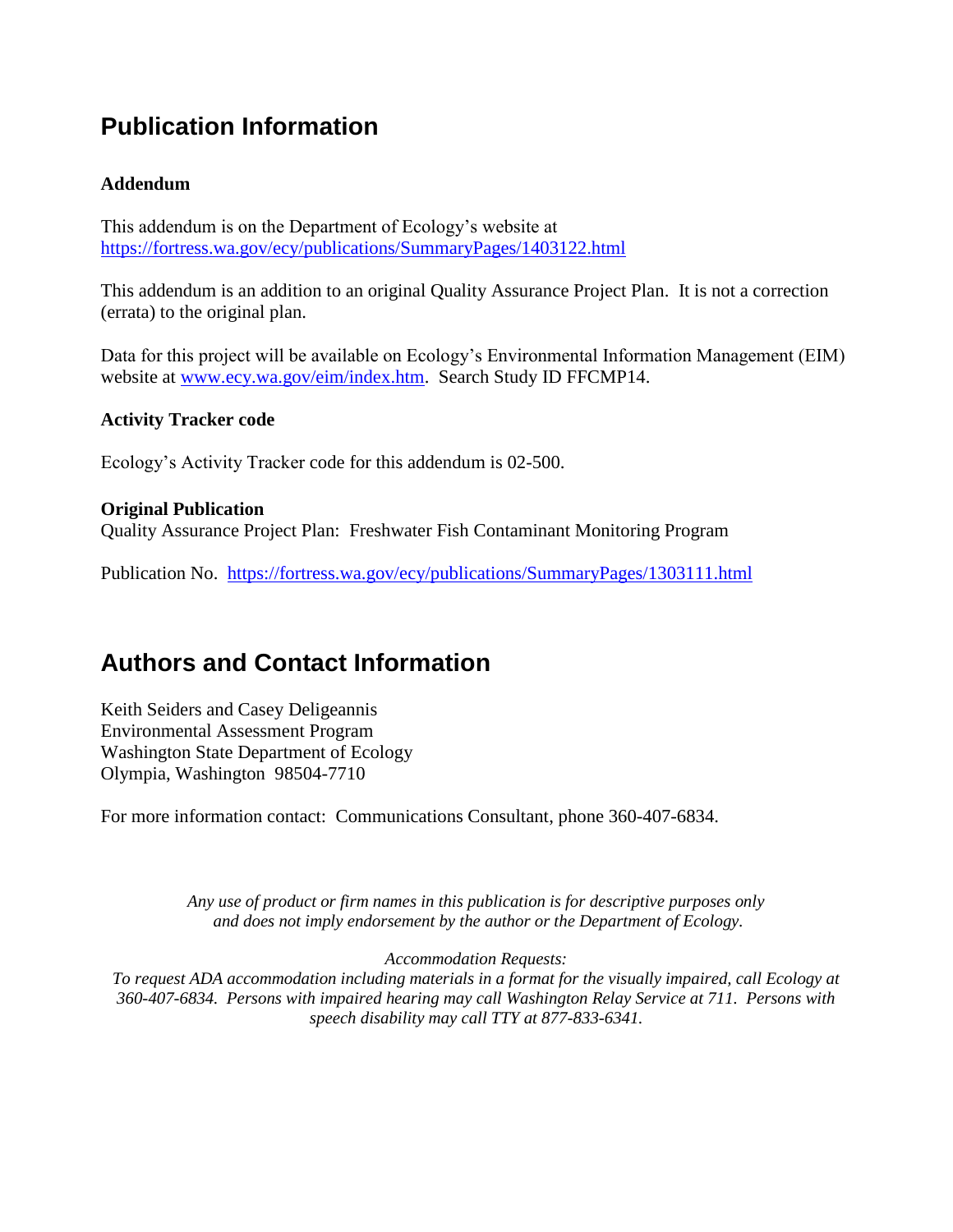### Addendum 2 to Quality Assurance Project Plan

### Freshwater Fish Contaminant Monitoring Program

October 2014

#### **Approved by:**

| Signature:                                                        | Date: October 2014 |
|-------------------------------------------------------------------|--------------------|
| Will Kendra, Client and Author's Section Manager, EAP             |                    |
| Signature:                                                        | Date: October 2014 |
| Carol Smith, Client's Supervisor and Program Manager, EAP         |                    |
| Signature:                                                        | Date: October 2014 |
| Keith Seiders, Author / Project Manager, TSU, EAP                 |                    |
| Signature:                                                        | Date: October 2014 |
| Dale Norton, Author's Supervisor, TSU, EAP                        |                    |
| Signature:                                                        | Date: October 2014 |
| Tom Mackie, Supervisor, Eastern Operations Section, EAP           |                    |
| Signature:                                                        | Date: October 2014 |
| Chris Coffin, Supervisor, Watershed Unit, Central Regional Office |                    |
| Signature                                                         | Date: October 2014 |
| Joel Bird, Director, Manchester Environmental Laboratory          |                    |
| Signature:                                                        | Date: October 2014 |
| Bill Kammin, Ecology Quality Assurance Officer                    |                    |
|                                                                   |                    |

Signatures are not available on the Internet version. EAP: Environmental Assessment Program TSU: Toxics Studies Unit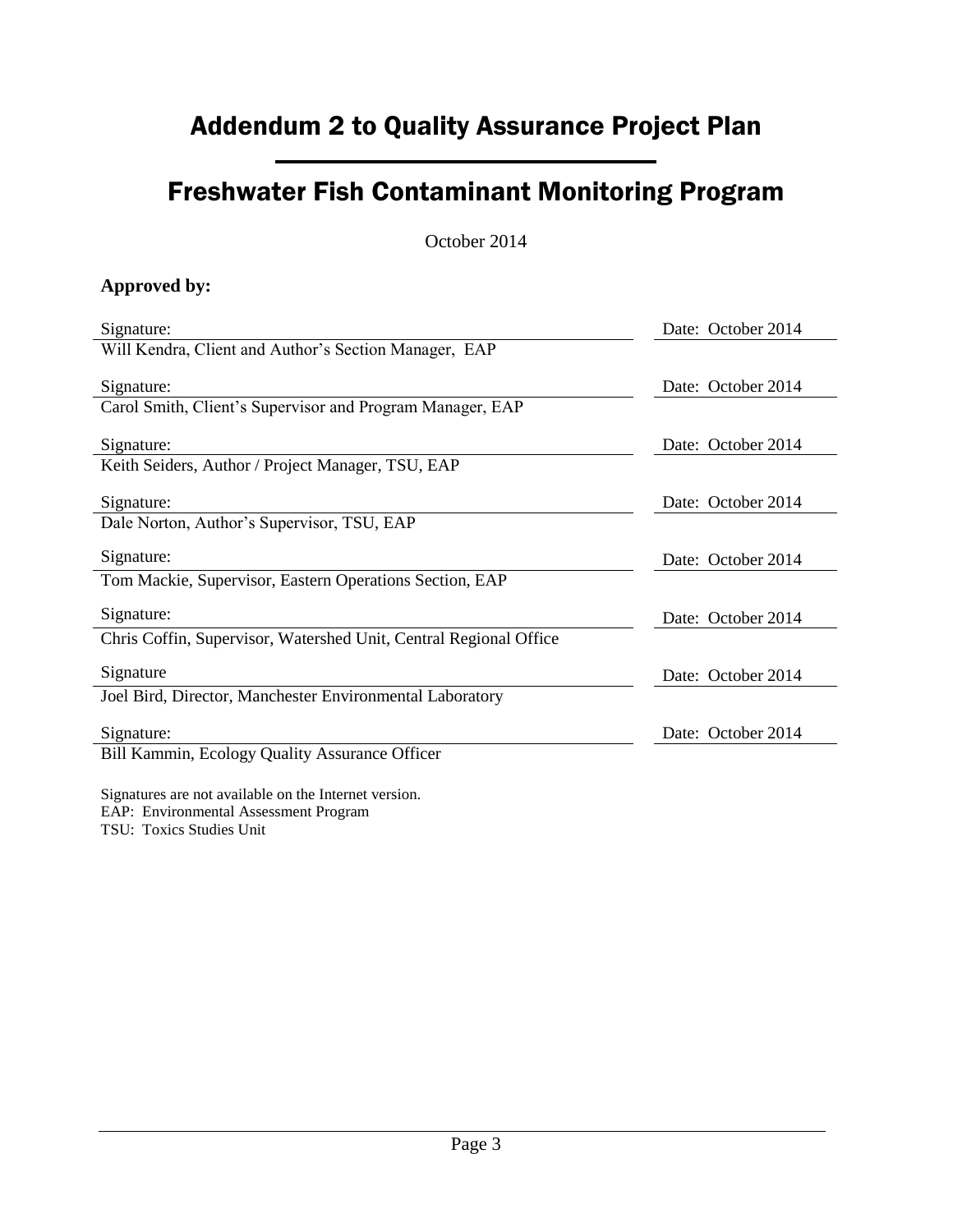## **Table of Contents**

| Page |
|------|
|      |
|      |
|      |
|      |
|      |
|      |
|      |
|      |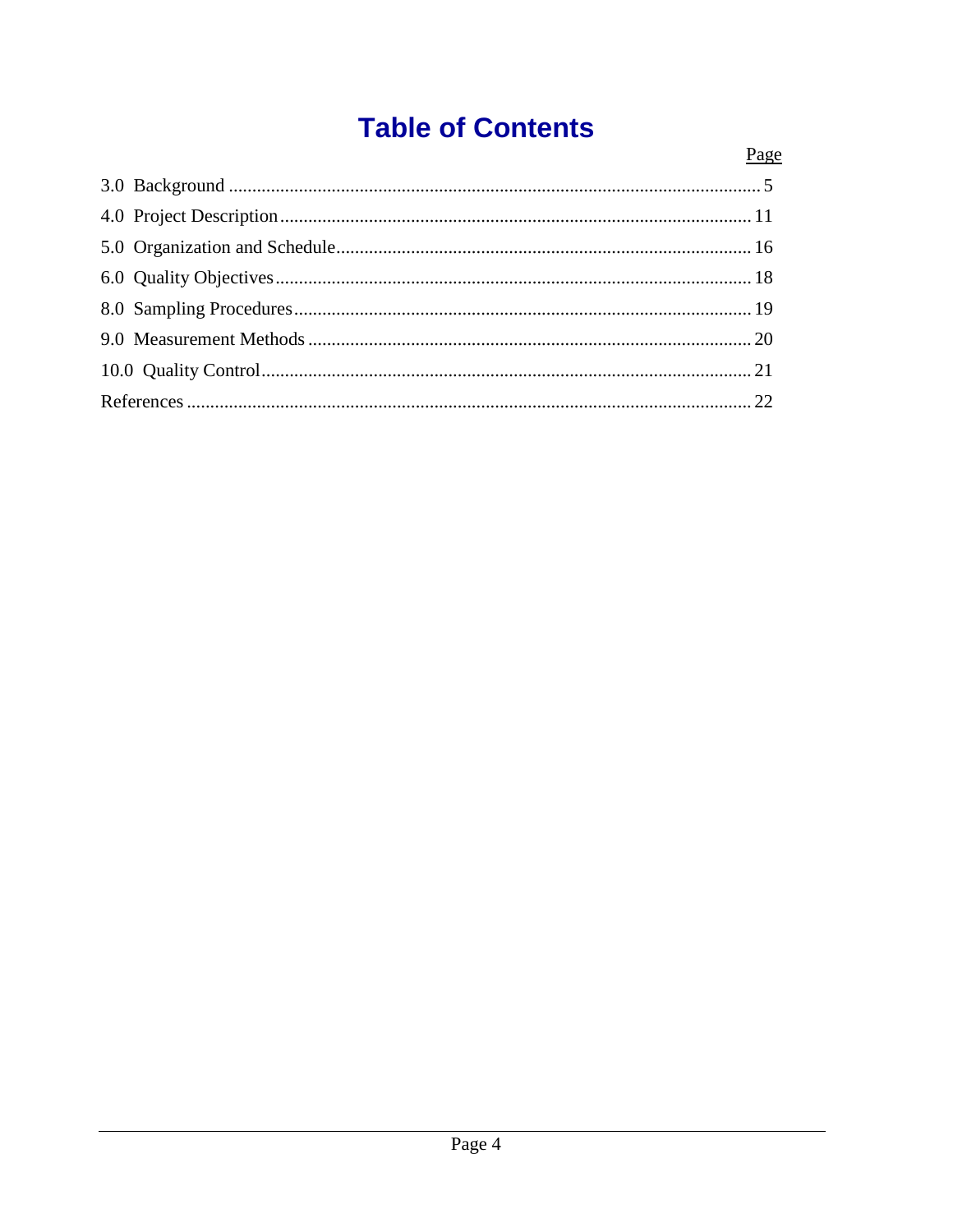## **List of Figures and Tables**

### **Figures**

| Figure 1. Levels of 4,4'-DDE in fish sampled in 2006 from the Yakima River with         |
|-----------------------------------------------------------------------------------------|
| Figure 2. Levels of dieldrin in fish sampled in 2006 from the Yakima River with         |
| Figure 3. Levels of dioxin/furans in Yakima River fish fillets from two time periods 10 |
|                                                                                         |

### **Tables**

<span id="page-4-0"></span>

| Table 1. Summary of past sampling efforts for the Yakima River and Keechelus Lake7    |
|---------------------------------------------------------------------------------------|
| Table 2. Summary of Yakima River basin fish tissue-based impaired waters by           |
|                                                                                       |
|                                                                                       |
| Table 5. Estimated minimum detectable change in 4,4'-DDE for fish at two sites 14     |
| Table 6. Organization of project staff and responsibilities, FFCMP 2014.  16          |
| Table 7. Schedule for completing field, laboratory, and report tasks, FFCMP 2014.  17 |
|                                                                                       |
| Table 9. Containers, preservation, and holding times for samples, FFCMP 2014 19       |
| Table 10. Laboratory measurement methods for fish tissue samples, FFCMP 2014 20       |
| Table 11. Laboratory quality control sample types and frequencies, FFCMP 201421       |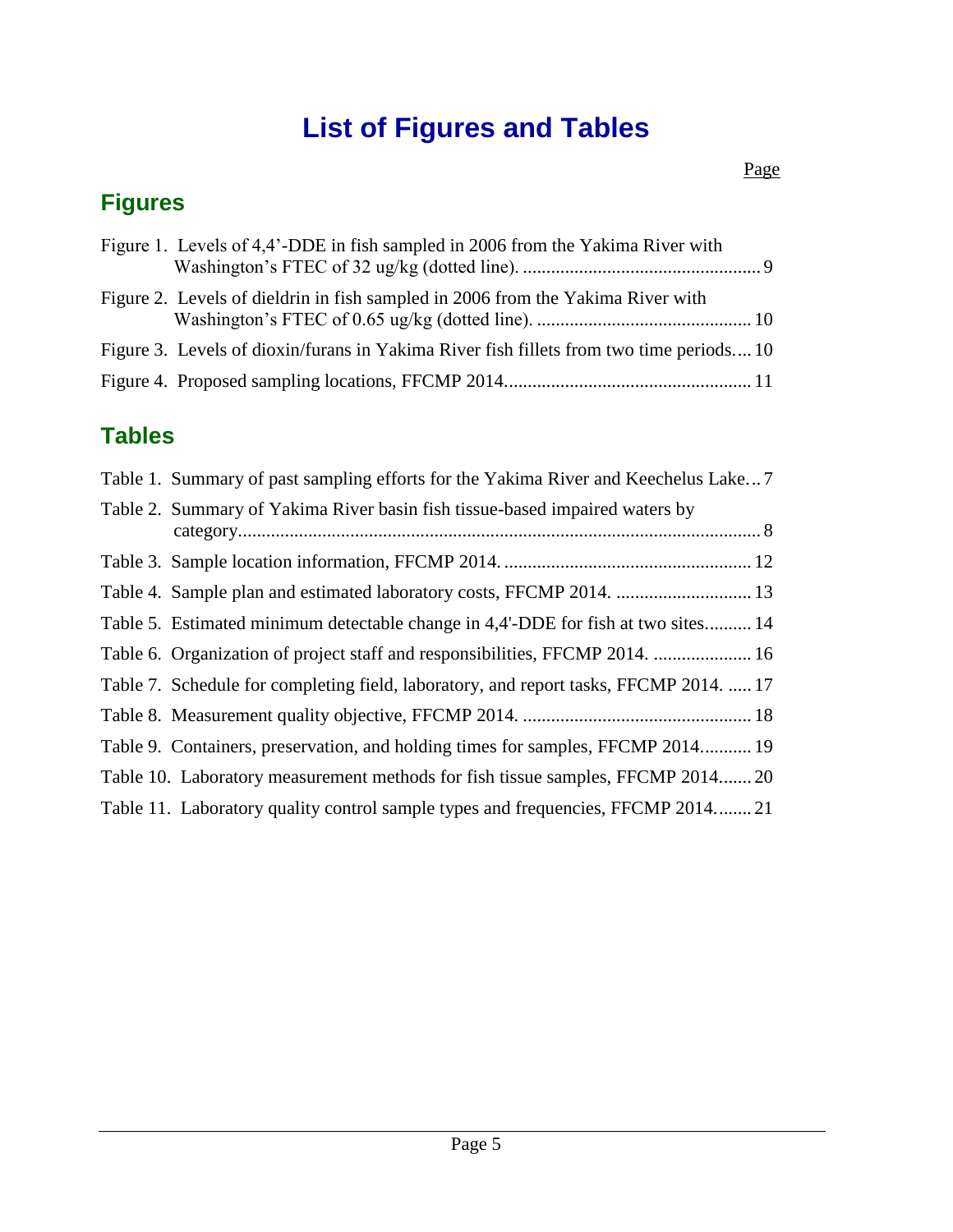## **3.0 Background**

This document describes the 2014 sampling effort for Ecology's Freshwater Fish Contaminant Monitoring Program (FFCMP) and is an addendum to the Quality Assurance Project Plan (Seiders, 2013). The 2014 sampling effort will focus on the Yakima River basin. The main goals are to characterize current contaminant levels in fish and determine changes over time by comparing results with historical data.

Numerous fish tissue monitoring efforts in the Yakima River basin have been conducted since the 1980s. These efforts were primarily focused on characterizing levels of chlorinated pesticides that were associated with the agricultural land use of the basin. Table 1 shows the general locations, timeframes, and analytes that these studies targeted.

Resident species most commonly sampled in the mainstem Yakima River were: common carp, largescale and bridgelip sucker, mountain whitefish, northern pikeminnow, and smallmouth bass. In Keechelus Lake and other lakes, species sampled were cutthroat trout, kokanee, largescale sucker, mountain whitefish, northern pikeminnow, and rainbow trout. While some historical studies included anadromous species, the current collection does not include them, because of their status under the Endangered Species Act.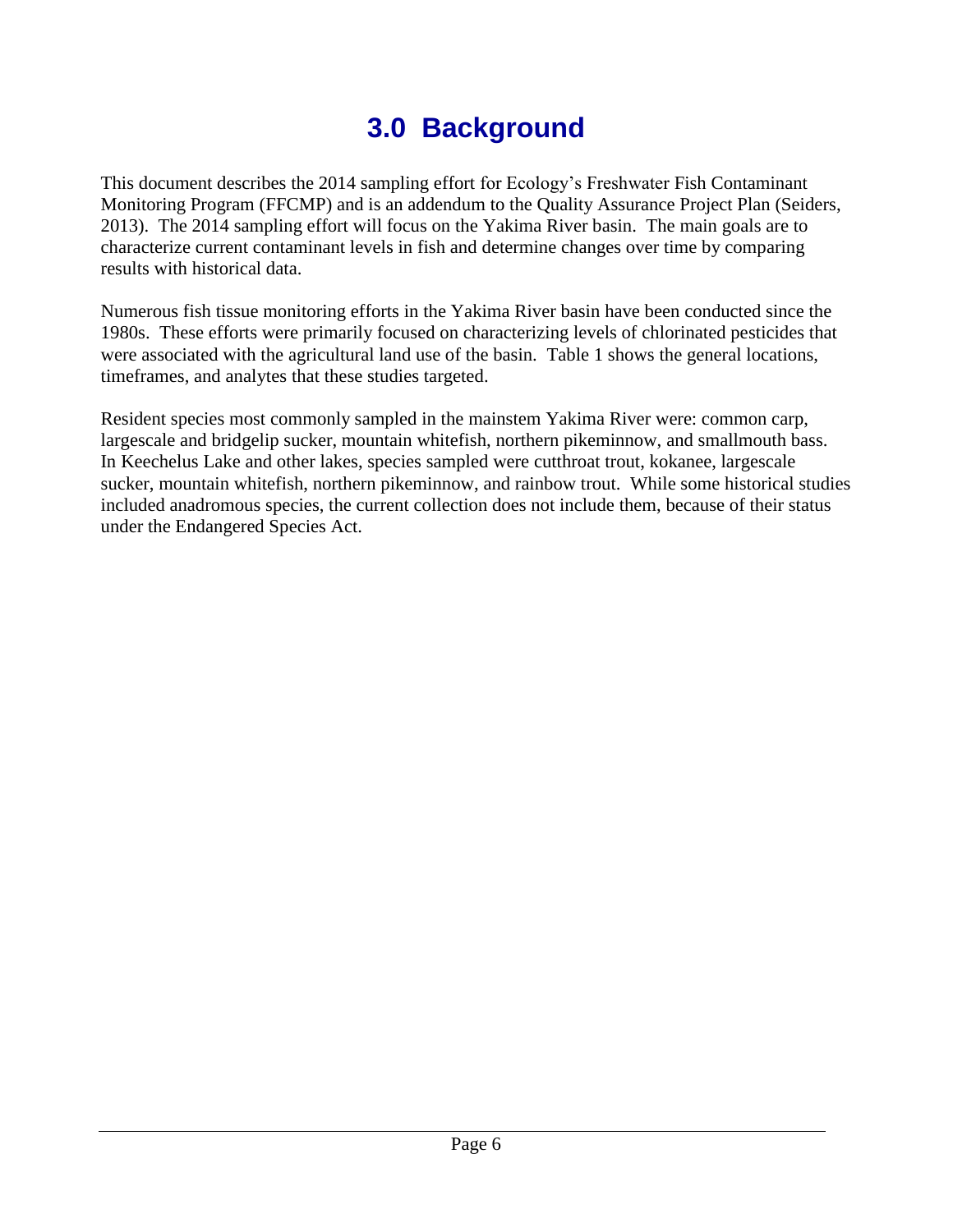| Table 1. Summary of past sampling efforts for the Yakima River and Keechelus Lake. |                     |                                            |                               |                                                                    |                            |                                         |                           |                              |                                |                         |
|------------------------------------------------------------------------------------|---------------------|--------------------------------------------|-------------------------------|--------------------------------------------------------------------|----------------------------|-----------------------------------------|---------------------------|------------------------------|--------------------------------|-------------------------|
| Study:                                                                             | Ecology<br>BWMP $1$ | <b>USGS</b><br>Yakima<br>SWQA <sup>2</sup> | Ecology<br>WSPMP <sup>3</sup> | Ecology<br>WSPMP <sup>4</sup><br>and<br>Douglas<br>Cr <sup>5</sup> | EPA<br>CRITFC <sup>6</sup> | Ecology<br>Upper<br>Yakima <sup>7</sup> | EPA<br>Lakes <sup>8</sup> | Ecology<br>PBDE <sup>9</sup> | Ecology<br>Yakima<br>Fish $10$ | Ecology<br>CP/CEC<br>11 |
| Sample Year:                                                                       | 1984                | 1989-91                                    | 1992                          | 1995                                                               | 1996-98                    | 1999                                    | 2001                      | 2005                         | 2006                           | 2011                    |
| <b>General Location</b>                                                            |                     |                                            |                               |                                                                    |                            |                                         |                           |                              |                                |                         |
| Mouth                                                                              |                     |                                            |                               |                                                                    | x                          |                                         |                           |                              |                                |                         |
| Horn Rapids **                                                                     | X                   | X                                          | X                             |                                                                    | X                          |                                         |                           | x                            | X                              | x                       |
| Grandview                                                                          |                     | x                                          |                               | X                                                                  |                            |                                         |                           |                              |                                |                         |
| Prosser**                                                                          |                     |                                            |                               |                                                                    | x                          |                                         |                           |                              | X                              |                         |
| Granger                                                                            | $\mathsf{x}$        | X                                          |                               |                                                                    | C                          |                                         |                           |                              |                                |                         |
| Wapato-Toppenish**                                                                 |                     |                                            |                               |                                                                    |                            |                                         |                           |                              | X                              |                         |
| Union Gap                                                                          | x                   | x                                          |                               |                                                                    |                            |                                         |                           |                              |                                |                         |
| Canyon (near Wymer) **                                                             |                     | x                                          |                               |                                                                    | X                          | x                                       |                           |                              | X                              |                         |
| Thorp                                                                              |                     |                                            |                               |                                                                    |                            |                                         |                           |                              | X                              |                         |
| Cle Elum                                                                           |                     | x                                          |                               |                                                                    |                            | x                                       |                           |                              |                                |                         |
| Keechelus L**                                                                      |                     |                                            |                               |                                                                    |                            |                                         | X                         |                              | X                              |                         |
|                                                                                    |                     |                                            |                               |                                                                    |                            |                                         |                           |                              |                                |                         |
| <b>Target Analytes</b>                                                             |                     |                                            |                               |                                                                    |                            |                                         |                           |                              |                                |                         |
| <b>CP</b>                                                                          | X                   | X                                          | x                             | x                                                                  | x                          | x                                       |                           |                              | X                              | X                       |
| Hg                                                                                 | X                   |                                            |                               |                                                                    | X                          |                                         |                           |                              |                                |                         |
| PBDE                                                                               |                     |                                            |                               | $\mathsf{x}$                                                       | x                          |                                         |                           | x                            | X                              | x                       |
| <b>PCB</b>                                                                         | X                   | X                                          | x                             | X                                                                  | x                          |                                         |                           |                              | X                              |                         |
| PCDD/F                                                                             |                     |                                            |                               |                                                                    | X                          |                                         |                           |                              | $\pmb{\mathsf{x}}$             |                         |
| other                                                                              |                     | X                                          |                               |                                                                    | x                          |                                         |                           |                              |                                | X                       |

<span id="page-6-0"></span>

\*\*- 2014 Sample Locations.

1 - Hopkins et al., 1985; 2 - Rinella, et al., 1992; 3 - Davis and Johnson, 1994; 4 - Davis et al., 1998;

5 - Johnson and Olsen, 2001; 6 - EPA, 2002; 7 - Rogowski, D., 2000; 8 - EPA, 2009; 9 - Johnson et al., 2006; 10 - Johnson et al., 2007; 11 - Johnson and Friese, 2013.

Target Analytes: CP: Chlorinated pesticides; Hg: mercury; PBDE: polybrominated diphenyl ethers; PCB: polychlorinated biphenyls; PCDD/F: poly-chlorinated dibenzo-p-dioxins and –furans.

These past monitoring efforts provided information that supported key actions by state and local jurisdictions. These actions included:

- Fish Consumption Advisory in 1993 for DDT compounds (Health, 2009)
- Clean Water Act Section 303d listings for chlorinated pesticides beginning in 1996
- TMDL efforts to address turbidity (which was associated with DDT compounds) in the lower and upper basins in 1998 and 2002 (Joy and Patterson, 1997; Joy, 2002).

Not shown in Table 1 is Ecology's sampling of bass at Horn Rapids for mercury. This site is part of a statewide effort to determine temporal trends in mercury in bass (Mathieu and Friese, 2011).

More recent sampling has also supported TMDL efforts. In 2006, Yakima River fish were sampled in order to compare findings to water quality standards and inform TMDL work (Johnson et al., 2007). A more comprehensive TMDL study in 2007-08 directly addressed 303(d) listings for chlorinated pesticides, PCBs, turbidity, and suspended solids (Johnson et al., 2010). The sampling included waters from the river and tributaries, wastewater treatment plant effluents, irrigation returns, and stormwater. Table 2 summarizes fish tissue-based water quality impairments from Ecology's 2012 Water Quality Assessment [\(http://www.ecy.wa.gov/programs/wq/303d/index.html\)](http://www.ecy.wa.gov/programs/wq/303d/index.html).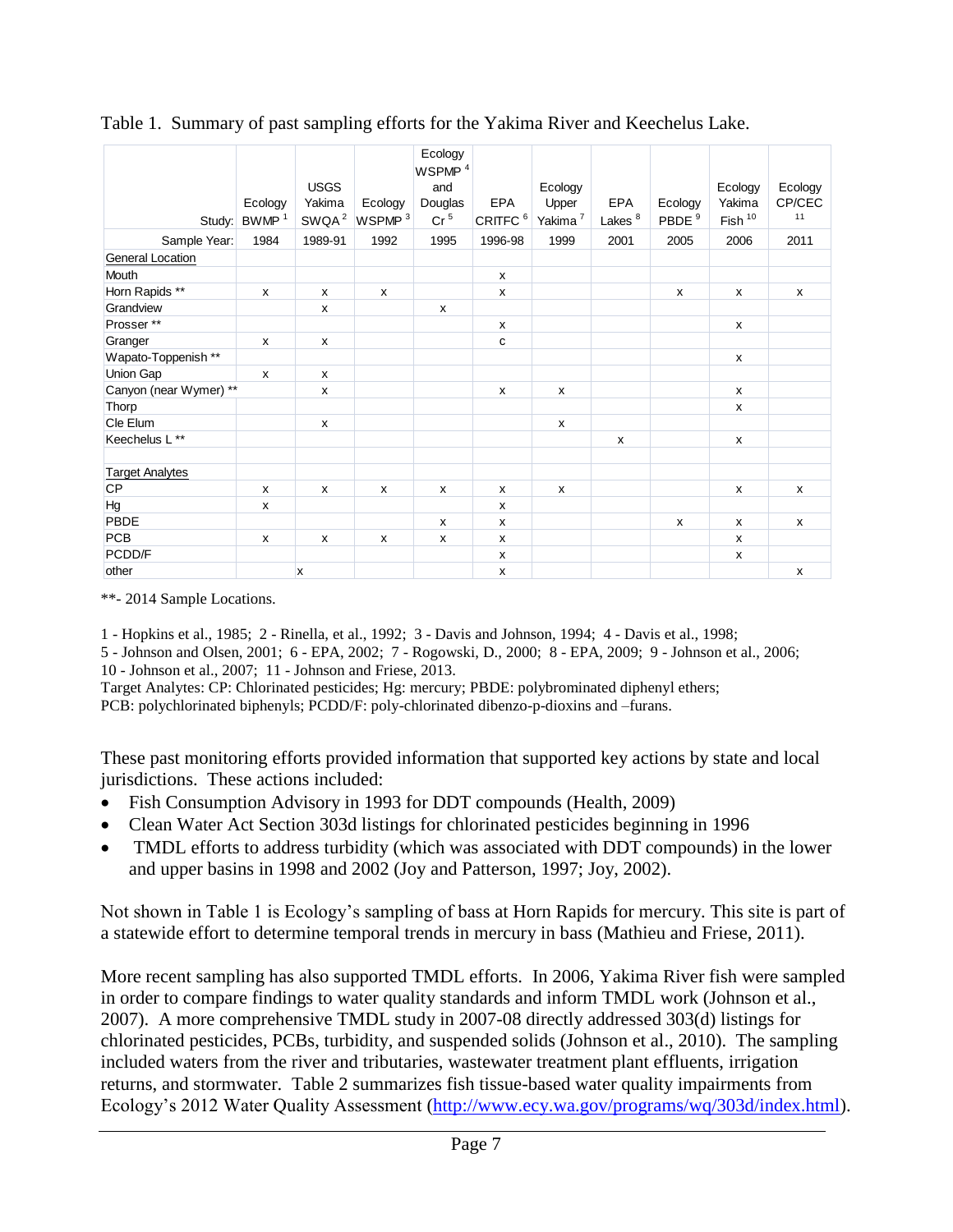|                  |                    | 2012 Water Quality Assessment Category |          |            |       |       |          |        |            |
|------------------|--------------------|----------------------------------------|----------|------------|-------|-------|----------|--------|------------|
|                  |                    | $4,4'$ -                               | $4,4'$ - | $4,4'$ -   | Alpha | Chlor |          |        |            |
| <b>WRIA</b>      | General Location   | <b>DDD</b>                             | DDE.     | <b>DDT</b> | -BHC  | -dane | Dieldrin | Dioxin | <b>PCB</b> |
|                  | Keechelus Lake     |                                        |          |            |       |       |          | 5      | 5          |
| 39: Upper Yakima | Easton-Cle Elum    |                                        |          |            |       |       | 4A       |        |            |
|                  | Cle Elum           |                                        | 4A       |            |       |       |          |        |            |
|                  | Canyon             |                                        | 4A       | 4A         |       | 5     | 4A       | 5      | 5          |
| 38: Naches       | Cowiche Cr         |                                        | 5        |            |       |       |          |        | 5          |
|                  | Union Gap          | 5                                      | 5        |            | 5     |       |          |        | 5          |
|                  | Wapato             |                                        | 5        |            |       |       | 5        |        | 2          |
|                  | Granger            |                                        | 5        | 5          |       |       |          | 5      | 5          |
| 37: Lower Yakima | Grandview          | 5                                      |          |            |       |       |          |        |            |
|                  | Prosser            |                                        | 5        | 5          |       | 5     |          | 5      | 2          |
|                  | <b>Benton City</b> | 5                                      | 5        | 5          | 5     |       |          |        | 5          |
|                  | Horn Rapids        |                                        | 5        | 5          |       | 5     | 5        |        | 5          |
|                  | Mouth              |                                        | 5        | 5          |       | 2     |          |        | 2          |

<span id="page-7-0"></span>Table 2. Summary of Yakima River basin fish tissue-based impaired waters by category.

WRIA: Water Resource Inventory Area

Category 5 - Segment is impaired and is on the 303(d) list. Segment will need a TMDL or pollution control plan. Category 4A - Segment is impaired yet has a TMDL approved by EPA to address the impairments.

Category 2 - Segment is a "Water of Concern": data are insufficient to classify segment as Category 5.

Collectively, data from the historical sampling efforts comprise a mix of sites, species, tissue types, collection seasons, and analytical methods. While Ecology has reported general impressions about changes in contaminant levels over time, we have not measured for statistically significant temporal changes. Challenges to such efforts have been small sample sizes, high variability associated with fish tissue, and high costs associated with laboratory analyses for organic contaminants.

#### **Summary of Historical Results**

Contaminants assessed in previous studies included chlorinated pesticides, PBDEs, PCBs, and PCDD/Fs. These chemicals were often found at elevated levels, which could decrease over time, if inputs decrease. Decreased contaminant levels might also approach levels seen in similar species from less contaminated areas such as Keechelus Lake.

Figures 1 and 2 show that chlorinated pesticides 4,4'-DDE and dieldrin are elevated in fillets of many species from the lower part of the river compared to levels seen in the upper basin. The TMDL effort is expected to lower fish tissue contaminant levels below Washington's water quality standards. Washington uses Fish Tissue Equivalent Concentrations (FTEC) of contaminants to determine whether water quality standards for toxic chemicals are being met. The FTEC is the concentration of a contaminant in edible fish tissue that equates to Washington's water quality criterion for the protection of human health from that contaminant. Fish tissue sample concentrations lower than the FTEC indicate that water quality standards are met for that specific contaminant.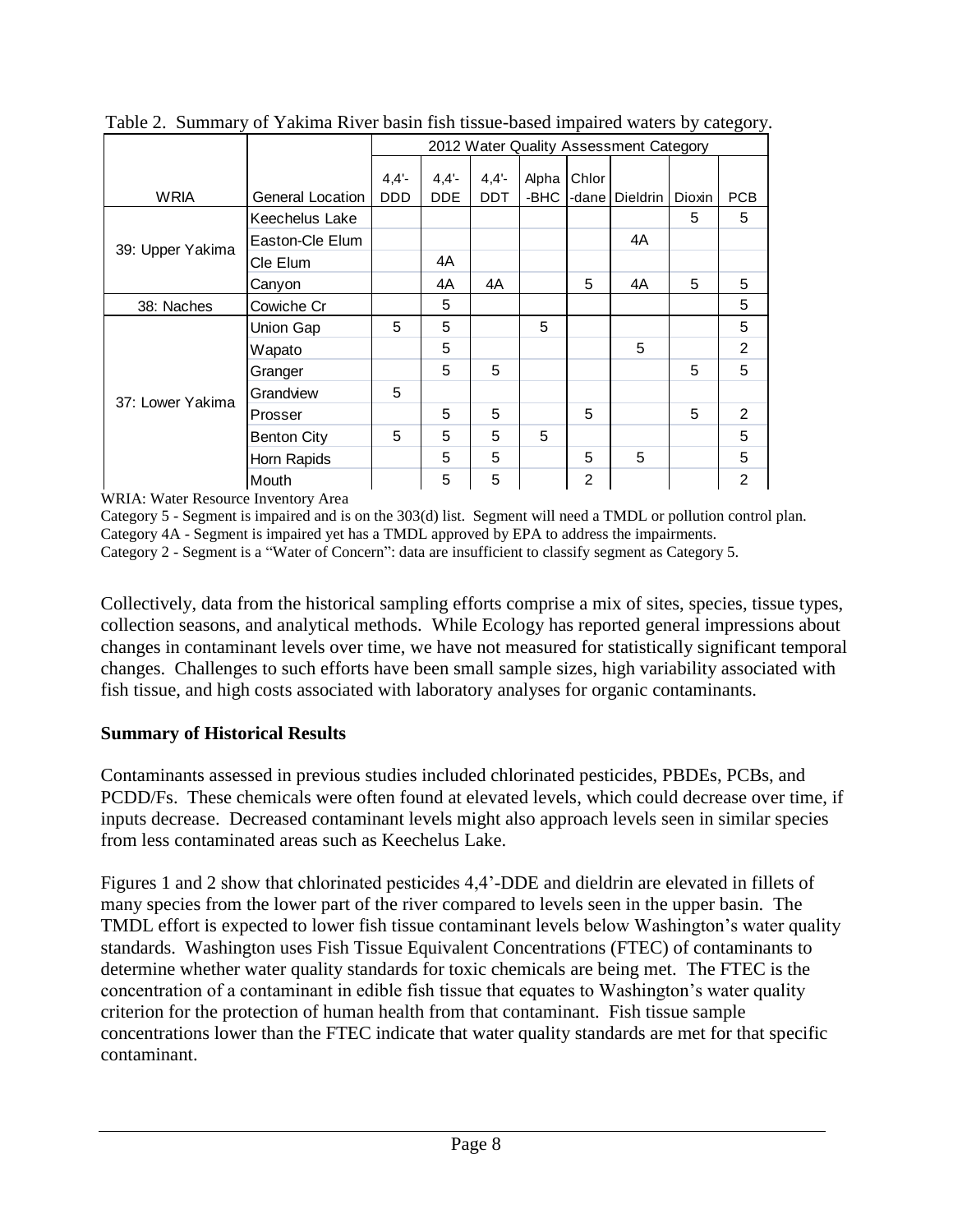

<span id="page-8-0"></span>Figure 1. Levels of 4,4'-DDE in fish sampled in 2006 from the Yakima River with Washington's FTEC of 32 ug/kg (dotted line).

Sites are arrayed from downstream to upstream (left to right).

Site and Species Codes: HOR – Horn Rapids; PRO – Prosser; WAP – Wapato-Toppenish; CAN – Yakima canyon; KEE – Keechelus Lake. Species codes: BLS – Bridgelip sucker; CCP: Common carp; KOK: kokanee; LSS: Largescale sucker; MWF: Mountain whitefish; NPM: Northern pikeminnow; SMB: Smallmouth bass.

Other chemicals found at elevated levels include poly-brominated diphenyl ether (PBDE) flame retardants and dioxin/furans (PCDD/Fs). Limited sampling of PBDEs in Yakima River fish from 2005 to 2011 showed a range of 5-400 ug/kg, with many samples above the  $80<sup>th</sup>$  percentile (about 11 ug/kg) of levels seen in Washington fish. Two of these samples are among the highest in Washington. Levels of PCDD/Fs in Yakima River fish range from 0.043 to 0.875 ng/kg, with most being above the FTEC of 0.065 ng/kg. This is the threshold that Ecology uses to designate a waterbody as a "Water of Concern" during Ecology's Water Quality Assessment process. Figure 3 shows levels of PCDD/Fs (expressed as TCDD-TEQ) in fish sampled from 1996 to 2006. Over a third of the samples were greater than the statewide  $70<sup>th</sup>$  percentile value (0.030 ng/kg).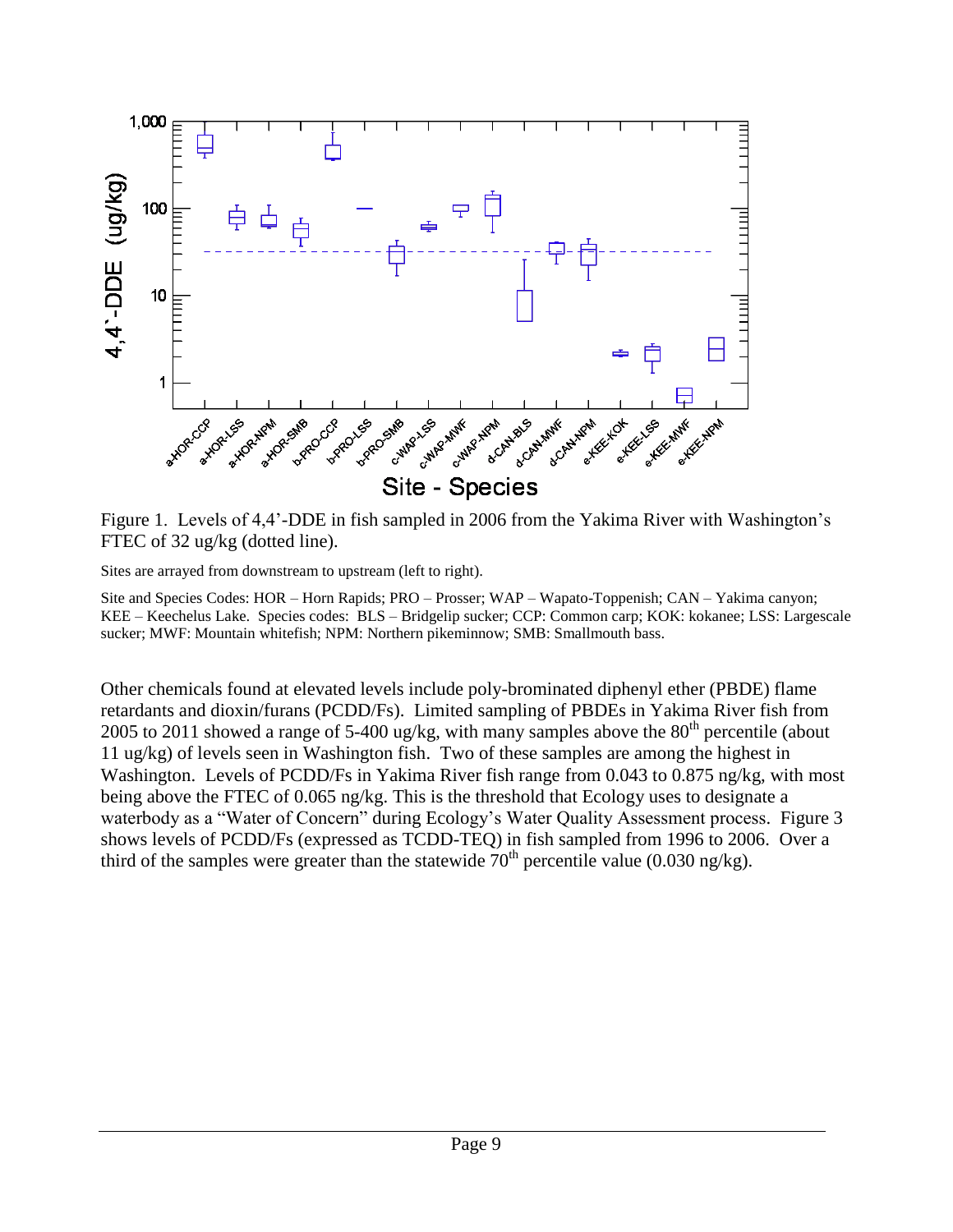

<span id="page-9-0"></span>Figure 2. Levels of dieldrin in fish sampled in 2006 from the Yakima River with Washington's FTEC of 0.65 ug/kg (dotted line).

*Sites are arrayed from downstream to upstream (left to right).* Site and Species Codes: see Figure 1.



<span id="page-9-1"></span>

*Sites are arrayed from downstream to upstream (left to right).* Species Codes: see Figure 1.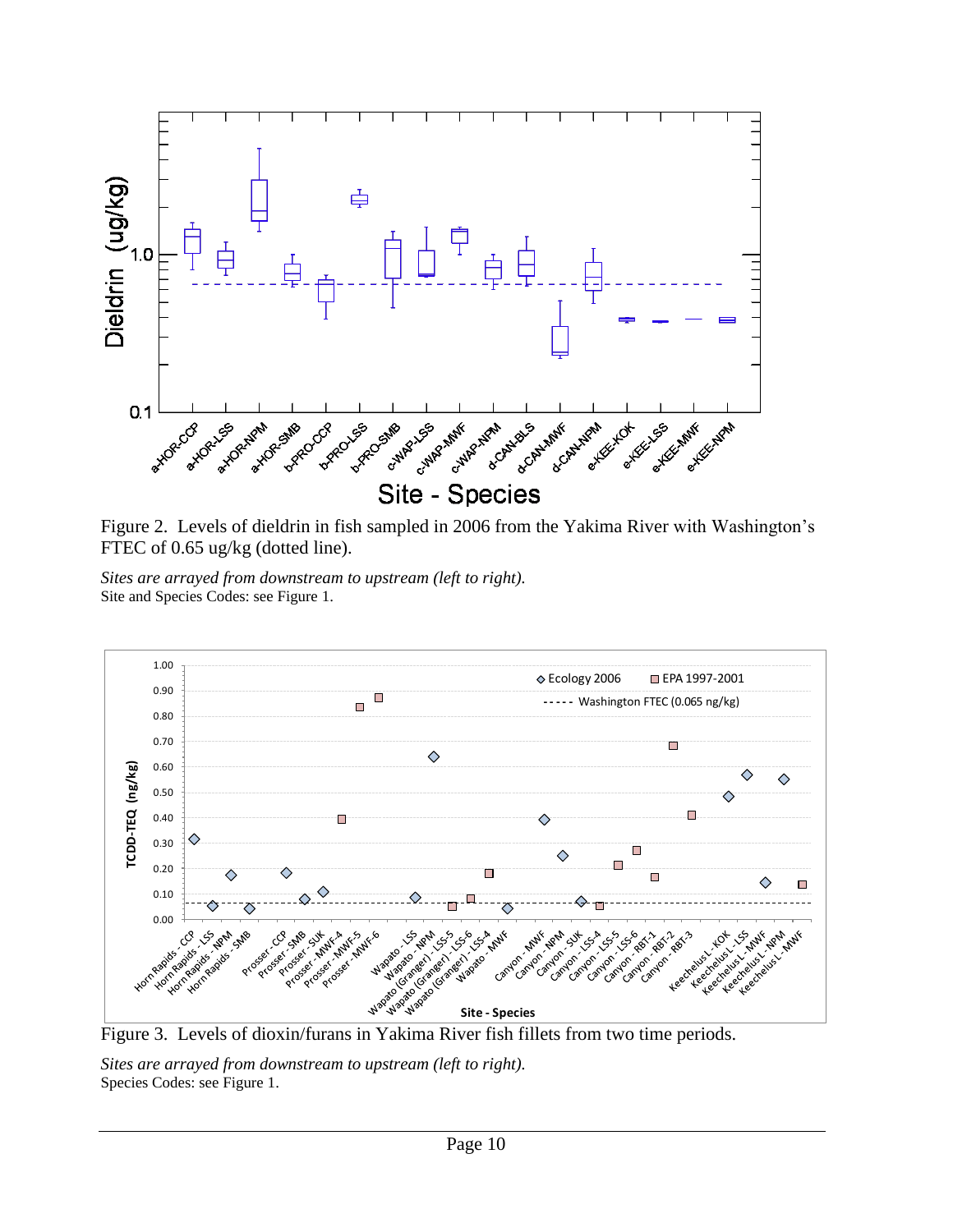## **4.0 Project Description**

<span id="page-10-0"></span>The goal of the 2014 monitoring is to develop a robust data set of contaminant levels in fish from the Yakima River to:

- Characterize temporal trends by comparisons to historical and future data.
- Characterize spatial trends among the selected sites.
- Compare results to human health water quality criteria.
- Support fish consumption risk assessments by health jurisdictions.
- Inform future efforts such as TMDL development and effectiveness monitoring.

Review of historical data led to selection of sites, species, analytes, and sample sizes to meet the goals of the current project. The proposed sites and species were most recently sampled in 2006 (Johnson et al., 2007). The Columbia River Basin Fish Contaminant Survey from 1996-98 (EPA, 2002) also evaluated many sites, species, and analytes. These studies provide the bulk of data that will be used for temporal comparisons. Some of these historical data are discussed later in this document. Figure 1 shows the proposed sample locations and Table 3 gives location details for the 2014 sampling.



<span id="page-10-1"></span>Figure 4. Proposed sampling locations, FFCMP 2014.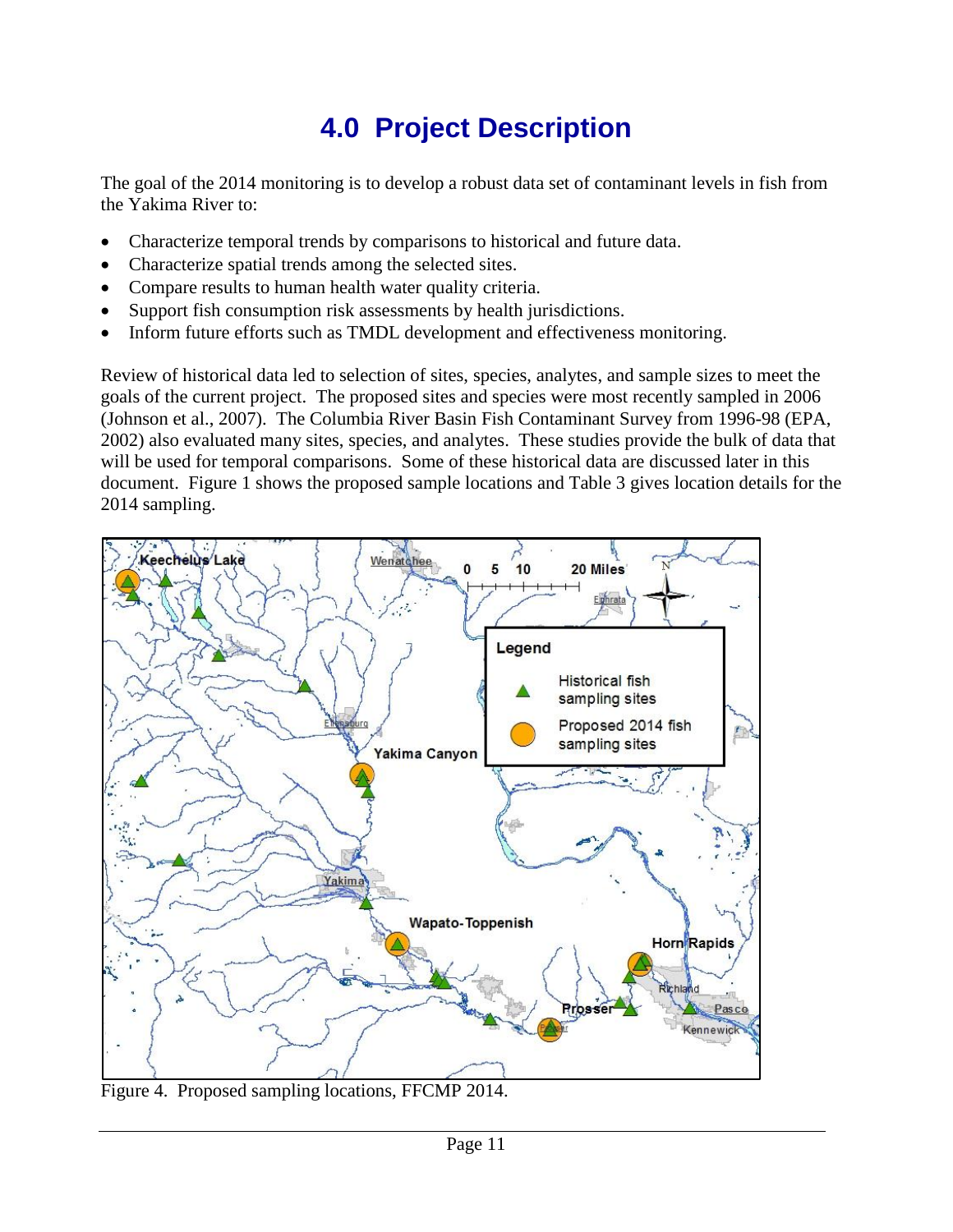| <b>Site Name</b>     | <b>River</b><br><b>Mile</b> | <b>Field</b><br>Abbr | Latitude<br>N | W        | Longitude EIM Location<br>ID     | <b>EIM Location</b><br><b>NHD Reach Code</b> |
|----------------------|-----------------------------|----------------------|---------------|----------|----------------------------------|----------------------------------------------|
| Horn Rapids          | 18-24                       | <b>HOR</b>           | 46.3706       | 119.4367 | <b>HORN</b><br><b>RAPIDS-F</b>   | 17030003000089                               |
| Prosser              | 47-50                       | <b>PRO</b>           | 46.2015       | 119.7796 | <b>PROSSER-F</b>                 | 17030003000143                               |
| Wapato-<br>Toppenish | 80-96                       | <b>WAP</b>           | 46.4274       | 120.3516 | <b>WAPATO</b><br><b>TOPNSH-F</b> | 17030003003742                               |
| Canyon               | 135-143                     | CAN                  | 46.8692       | 120.4820 | <b>CANYON-F</b>                  | 17030001000153                               |
| Keechelus<br>Lake    | entire<br>lake              | <b>KEE</b>           | 47.3687       | 121.3809 | <b>KEECHELUS-</b><br>F           | 17030001014133                               |

<span id="page-11-0"></span>Table 3. Sample location information, FFCMP 2014.

Site selection was described in the original QAPP and is refined here for the 2014 effort. The key characteristics of sites selected for long term monitoring in the Yakima River basin are:

- Elevated concentrations of key contaminants in fish tissue.
- Likelihood of detecting change in contaminant levels over time.
- Presence of historical data that can be used for temporal comparisons.
	- o Multiple samples taken during previous efforts.
	- o Multiple sampling efforts at different times in the past.
	- o Potential for pooling data to increase statistical sensitivity.
- Waters impaired: Category 5, 4A, or 2 from the 2012 Assessment.
- Different areas of basin represented: lower river, middle river, and headwaters lake.
- Ability to collect desired species: access, permits, species abundance.

Target analytes include chlorinated pesticides, mercury, polybrominated diphenyl ethers (PBDEs), polychlorinated biphenyls (PCBs), and poly-chlorinated dibenzo-p-dioxins and –furans (PCDD/Fs).

This project will use data that Ecology and other organizations previously collected. These data and associated documentation (e.g., project plans, project reports, and laboratory data reports) will be reviewed to assess their usability in this project.

Three to four species will be targeted at each site and three to seven composite samples of each species will be analyzed (Table 4). The number of composite samples for individual cases of site and species is varied, and Ecology will attempt to balance the importance of that site/species combination with monitoring goals and laboratory budget. Estimates of Minimum Detectable Change, discussed below, were considered in the selection of samples sizes. Each composite sample will consist of five fish of similar size from the same species. The target size range (total length) will be site- and species-specific and is designed to match size ranges from historical collections. A subset of samples will be analyzed for PCB congeners to help inform statewide strategies for addressing widespread PCB contamination in the environment.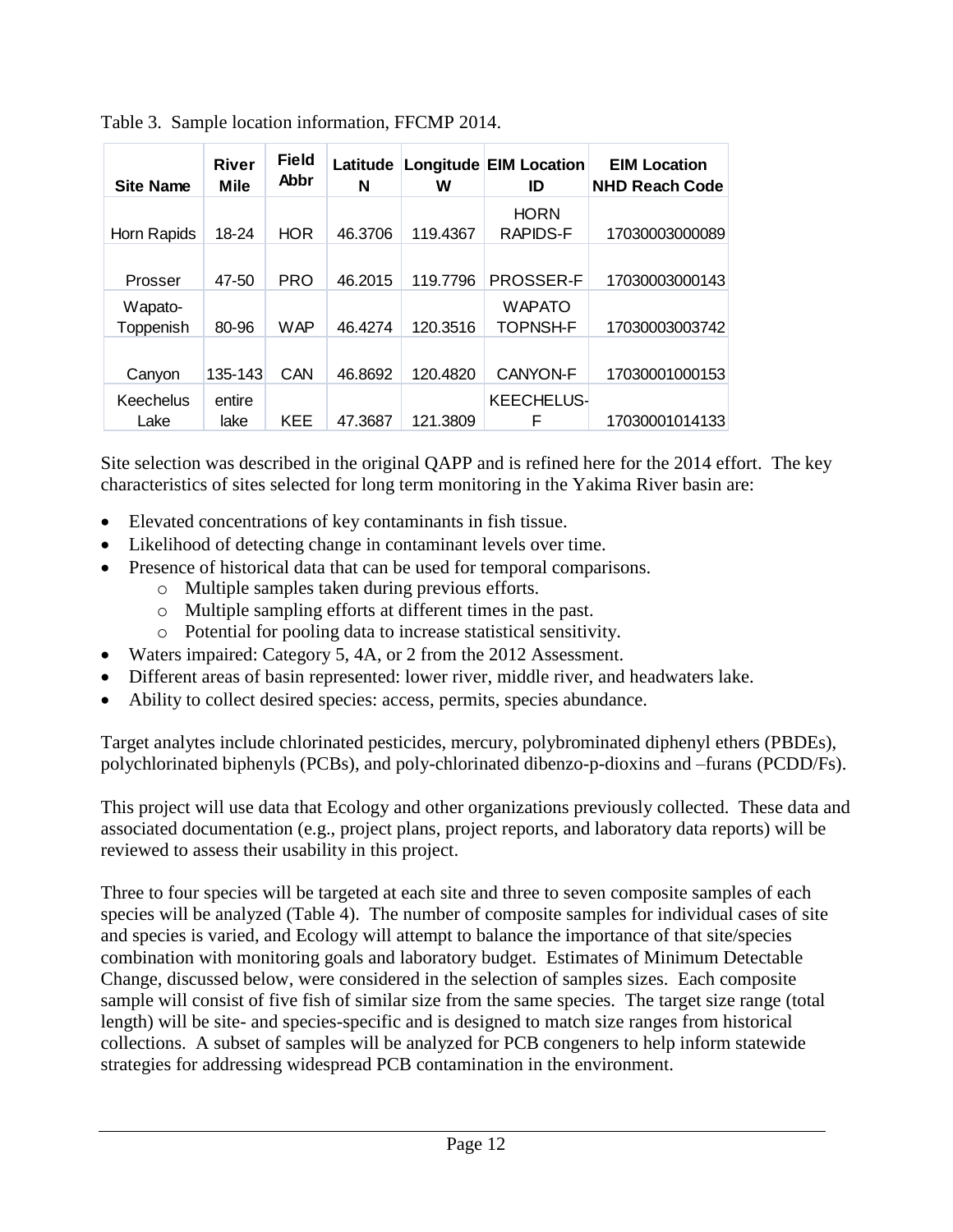For the long-term monitoring goal, the Minimum Detectable Change (MDC) in contaminant level between two sample events (e.g., 2006 and 2014) was estimated for various sites, species, contaminants, and sample sizes. The MDC is the change in contaminant concentration that would be considered statistically significant (Tetra Tech, 2011). The MDC estimate uses concentration and variance information from historical data with selected statistical test, significance level, and sample sizes for a proposed sampling effort. Table 5 shows how the MDC was estimated for 4,4'- DDE at two sites.

|                         |                     | <b>Number of Samples</b> |                |    |                                |    |                                  |    |                  |
|-------------------------|---------------------|--------------------------|----------------|----|--------------------------------|----|----------------------------------|----|------------------|
| <b>Sites</b>            | <b>Species</b>      |                          | Hg             |    | CP,<br>PCBa,<br>PBDE,<br>lipid |    | <b>PCB</b><br>congener,<br>lipid |    | PCDD/F,<br>lipid |
|                         | <b>CCP</b>          |                          | 3              |    | 5                              |    |                                  |    | 3                |
|                         | <b>LSSw</b>         |                          | 3              |    | 7                              |    | 3                                |    |                  |
| Horn Rapids             | <b>NPM</b>          |                          | 3              |    | 5                              |    |                                  |    | 3                |
|                         | <b>SMB</b>          |                          | 3              |    | 3                              |    |                                  |    |                  |
|                         | <b>CCP</b>          |                          | 3              |    | 5                              |    |                                  |    | 3                |
|                         | <b>LSSw</b>         |                          | 3              |    | 7                              |    |                                  |    |                  |
| Prosser                 | <b>NPM</b>          |                          | 3              |    | 5                              |    |                                  |    | 3                |
|                         | <b>SMB</b>          |                          | 3              |    | 3                              |    |                                  |    |                  |
|                         | <b>LSSw</b>         |                          | 3              |    | 7                              |    |                                  |    |                  |
| Wapato -                | <b>MWF</b>          |                          | 3              |    | 5                              |    | 3                                |    | 3                |
| Toppenish               | <b>NPM</b>          |                          | 3              |    | 5                              |    |                                  |    | $\overline{3}$   |
|                         | <b>LSSw</b>         |                          | 3              |    | $\overline{7}$                 |    |                                  |    |                  |
| Yakima Canyon           | <b>MWF</b>          |                          | 3              |    | 5                              |    | 3                                |    | 3                |
|                         | <b>NPM</b>          |                          | 3              |    | 5                              |    |                                  |    | 3                |
|                         | <b>LSSw</b>         |                          | $\overline{3}$ |    | 3                              |    |                                  |    |                  |
| Keechelus Lake          | <b>MWF</b>          |                          | 3              |    | 3                              |    |                                  |    | 3                |
|                         | <b>NPM</b>          |                          | 3              |    | 3                              |    |                                  |    | $\overline{3}$   |
|                         | <b>KOK</b>          |                          | 3              |    | 3                              |    |                                  |    |                  |
| Total # field samples   |                     |                          | 54             |    | 86                             |    | 9                                |    | 30               |
| Total # lab QC analyses |                     |                          | 6              |    | 10                             |    | $\overline{2}$                   |    | 3                |
| Total # analyses        |                     |                          | 60             |    | 96                             |    | 11                               |    | 33               |
| Cost per analysis       |                     | \$<br>\$                 | 50             | \$ | 620                            | \$ | 675                              | \$ | 531              |
|                         | Subtotal Cost       |                          | 3,000          | \$ | 59,520                         | \$ | 7,425                            | \$ | 17,531           |
|                         | Cost grand total \$ |                          | 87,476         |    |                                |    |                                  |    |                  |

<span id="page-12-0"></span>Table 4. Sample plan and estimated laboratory costs, FFCMP 2014.

Species codes: CCP: Common carp; KOK: kokanee; LSSw: Largescale sucker – whole fish; MWF: Mountain whitefish; NPM: Northern pikeminnow; SMB: Smallmouth bass.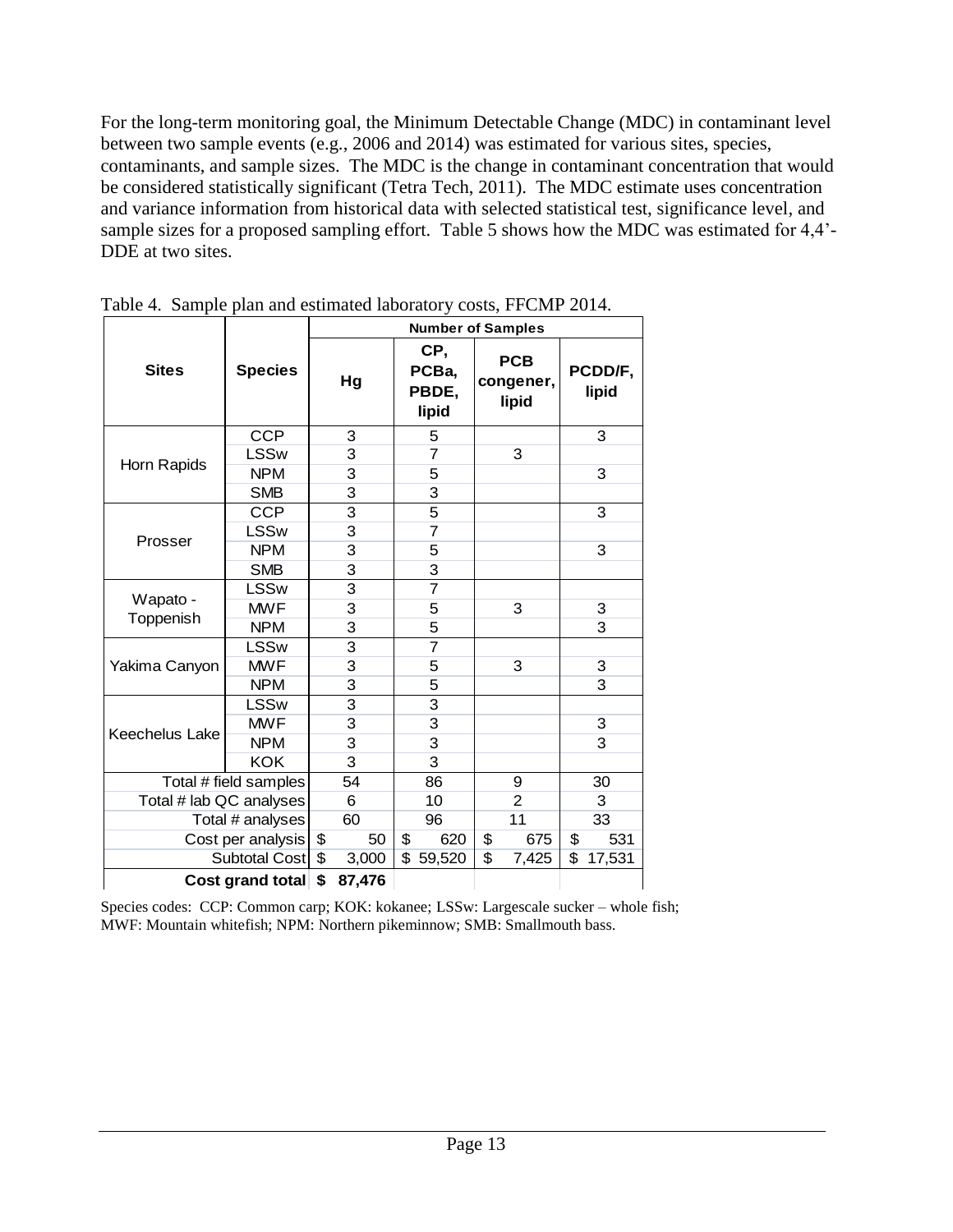| Sample          | $Stes ->$                                                         |            | Horn Rapids |            |            | Prosser    |             |            |
|-----------------|-------------------------------------------------------------------|------------|-------------|------------|------------|------------|-------------|------------|
| Year            | Species code -->                                                  | <b>CCP</b> | LSSw        | <b>NPM</b> | <b>SMB</b> | <b>CCP</b> | <b>LSSw</b> | <b>SMB</b> |
|                 | result 1                                                          | 990        | 264         | 110        | 78         | 750        | 312.6       | 43         |
|                 | result 2                                                          | 500        | 182         | 65         | 59         | 380        | 268         | 32         |
|                 | result 3                                                          | 380        | 148         | 60         | 37         | 360        | 242.6       | 17         |
| 2006            | $n_1$ - number of samples                                         |            | 3           | 3          | 3          | 3          | 3           | 3          |
|                 | mean <sub>1</sub>                                                 | 623        | 198         | 78         | 58         | 497        | 274         | 31         |
|                 | standard deviation                                                | 323        | 60          | 28         | 21         | 220        | 35          | 13         |
|                 | variance $(Var1)$                                                 | 104433     | 3569        | 758        | 421        | 48233      | 1256        | 170        |
| 2014            | $n2$ - number of samples                                          | 5          |             | 5          | 3          | 5          |             |            |
|                 | variance ( $Var2$ )                                               | 104433     | 3569        | 758        | 421        | 48233      | 1256        | 170        |
|                 | Degrees of Freedom (DoF)                                          | 6          | 8           | 6          | 4          | 6          | 8           |            |
| Minimum         | t-critical $(1-sided a=0.05)$                                     | 1.943      | 1.860       | 1.943      | 2.132      | 1.943      | 1.860       | 2.132      |
| Detectable      | $\textsf{Var}_1/\textsf{n}_1$                                     | 34811      | 1190        | 253        | 140        | 16078      | 419         | 57         |
| Change<br>(MDC) | $\text{Var}_2/\text{n}_2$                                         | 20887      | 510         | 152        | 140        | 9647       | 179         | 57         |
|                 | SqRt of $Var_1/n_1 + Var_2/n_2$                                   | 236        | 41          | 20         | 17         | 160        | 24          | 11         |
| calculation     | MDC= t-crit*(SqRt of $Var_1/n_1 + Var_2/n_2$ )                    | 459        | 77          | 39         | 36         | 312        | 45          | 23         |
| $\blacksquare$  | MDC as % (= MDC*mean <sub>1</sub> )<br>$\alpha$ $\pi$ 11 $\alpha$ | 74%        | 39%         | 50%        | 62%        | 63%        | 17%         | 74%        |

<span id="page-13-0"></span>Table 5. Estimated minimum detectable change in 4,4'-DDE for fish at two sites.

Species codes: See Table 3.

The data from Johnson et al. (2007) were used in the MDC estimates because multiple-field replicates, using different species at different sites, provided estimates of variance for individual combinations of site, species, and contaminant level. Assumptions for these MDCs were based on use of a one-sided, two-sample t-test with a significance level of 5% (alpha  $= 0.05$ ). The ranges of estimated MDCs from the 2006 results for individual site-species cases for selected analytes using the proposed sampling plan are:

- 4,4'-DDE: 17-91%, mean of 56%.
- Dieldrin:  $24-95\%$ , mean of  $49\%$ .
- Toxaphene:  $1-124\%$ , mean of 39%.
- t-PCBs:  $21-127\%$ , mean of  $54\%$ .

An example using 4,4'-DDE in common carp (CCP) from Horn Rapids may help interpret the MDC estimate information above. The mean concentration in 2006 was 623 ug/kg (Table 5). For 2014, the target sample size is 5 composite samples and the variance (Var<sub>2</sub> in Table 5) of the 2014 results is assumed to be the same as in 2006 (Var<sub>1</sub>). The estimated MDC is 459 ug/kg, which is 74% of the 2006 mean of 623 ug/kg. This estimate suggests that the 2014 result would need to be less than or equal to 164 ug/kg (623-459=164) for a statistically significant difference between the 2006 and 2014 levels.

Mercury in fish remains a concern statewide. All samples collected during this project will be analyzed for mercury concentration. Previous mercury data are from 1984 and 1996-98 (Table 1). Mercury levels in fish fillets from these studies ranged from 67 to 780 ug/kg and represent sites from the mouth to the Yakima Canyon. More recent data on mercury from the Horn Rapids site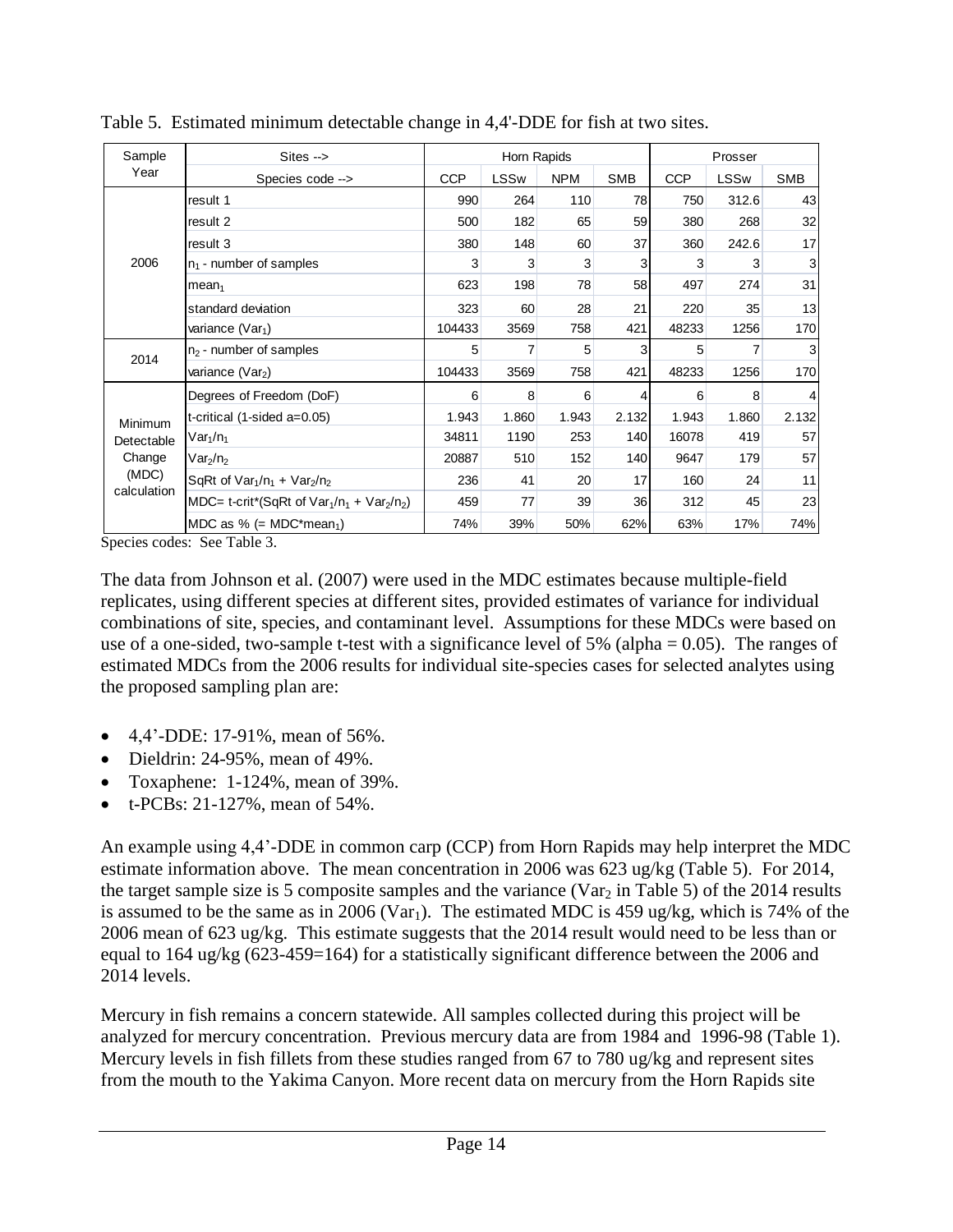comes from Ecology's statewide effort to determine temporal trends in mercury in bass (Meredith and Friese, 2011). Horn Rapids was most recently sampled in 2005 and 2010 as part of this effort.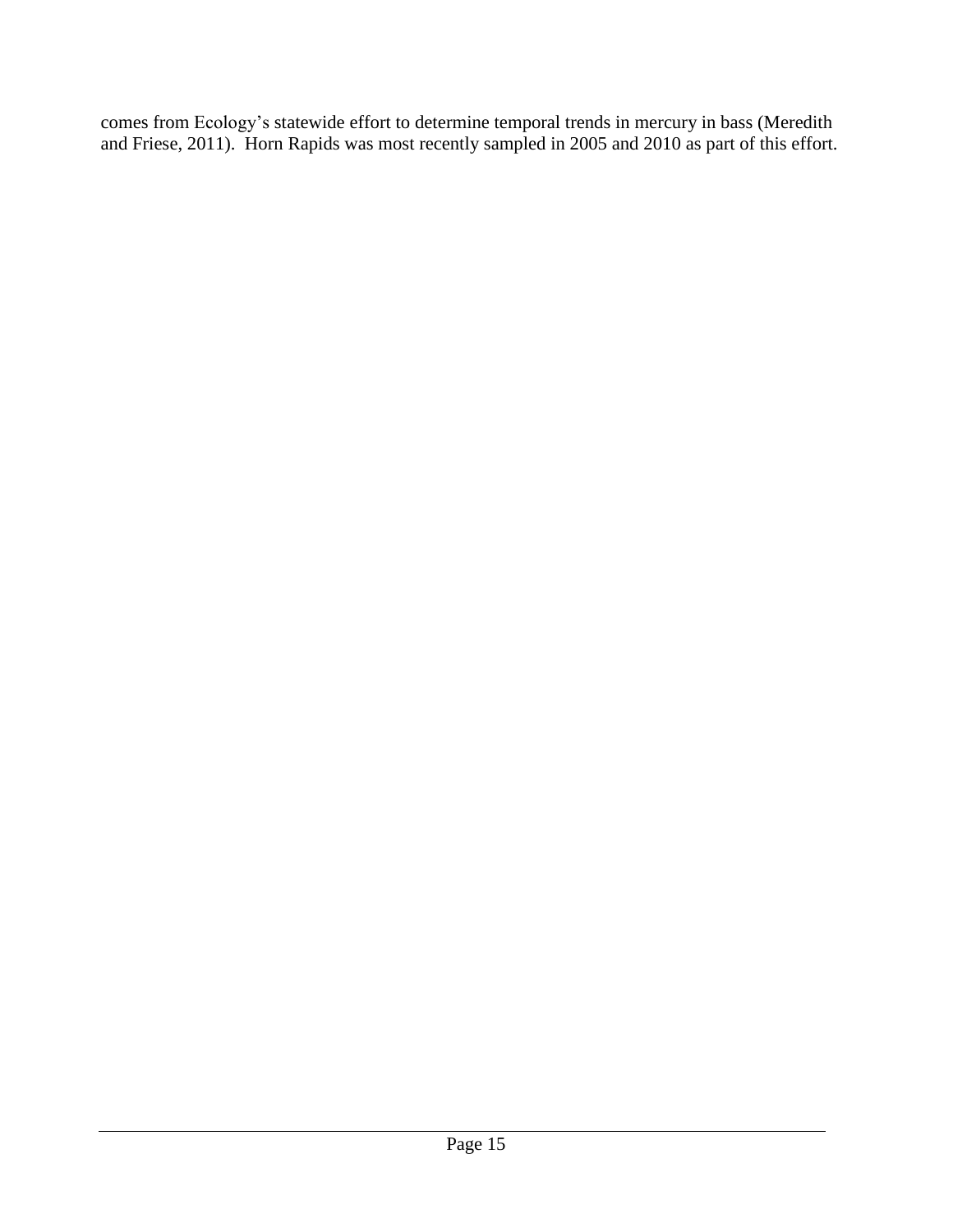## **5.0 Organization and Schedule**

<span id="page-15-0"></span>Table 6 lists the people involved in this project. All are employees of the Washington State Department of Ecology. Table 7 is the proposed schedule for this project.

| <b>EAP Staff</b><br>(except TMDL Leads)                                       | Title                                            | Responsibilities                                                                                                                                                                                                                                                                                  |
|-------------------------------------------------------------------------------|--------------------------------------------------|---------------------------------------------------------------------------------------------------------------------------------------------------------------------------------------------------------------------------------------------------------------------------------------------------|
| Will Kendra<br><b>SCS</b><br>360-407-6698                                     | Client                                           | Provides internal review of the QAPP, addendums, and<br>reports. Approves the final QAPP and addendums.                                                                                                                                                                                           |
| Keith Seiders<br><b>Toxics Studies Unit</b><br><b>SCS</b><br>360-407-6689     | Project Manager<br>and Principal<br>Investigator | Writes the QAPP, addendums, and reports. Reviews<br>historical data and develops sample strategy for different sites<br>on annual basis. Works with laboratories to obtain analytical<br>services. Reviews, analyzes, and interprets data. Guides field<br>assistants in various roles and tasks. |
| Casey Deligeannis<br><b>Toxics Studies Unit</b><br><b>SCS</b><br>360-407-7395 | Field and EIM<br>Lead, Project<br>Assistant      | Leads sample collecting, processing, and transporting to the<br>laboratory. Ensures that field and processing information is<br>recorded. Enters field and laboratory data into EIM.<br>Compiles and summarizes historical and current-year data.<br>Assists with report.                         |
| Dale Norton<br><b>Toxics Studies Unit</b><br><b>SCS</b><br>360-407-6765       | Unit Supervisor<br>for the Project<br>Manager    | Provides internal review of the QAPP, addendums, and<br>reports. Approves the final QAPP and addendums. Manages<br>budget and staffing needs.                                                                                                                                                     |
| Joel Bird<br>Manchester<br>Environmental Lab.<br>360-871-8801                 | Laboratory<br><b>Director</b>                    | Approves the final QAPP. Oversees all operations at MEL<br>regarding in-house analyses and processes for contracting<br>analyses to commercial labs.                                                                                                                                              |
| William R. Kammin<br>EAP<br>360-407-6964                                      | <b>Ecology Quality</b><br>Assurance<br>Officer   | Reviews the draft QAPP and addendums. Approves the final<br>QAPP and addendums.                                                                                                                                                                                                                   |
| <b>Tom Mackie</b><br>EAP - Eastern Ops<br>509-454-4244                        | Supervisor,<br>EAP - Eastern<br>Operations       | Helps coordinate CRO and ERO inter-program and inter-<br>office efforts as needed, especially public communications.                                                                                                                                                                              |
| Chris Coffin<br>$WQP - CRO$<br>509-575-2821**                                 | Unit Supervisor,<br><b>CRO</b> Watershed<br>Unit | Helps coordinate and communicate with TMDL and<br>Watershed Leads and local groups about Ecology's water<br>quality improvement work.                                                                                                                                                             |

<span id="page-15-1"></span>Table 6. Organization of project staff and responsibilities, FFCMP 2014.

\*\* TMDL Contacts listed at: [www.ecy.wa.gov/programs/wq/tmdl/contacts.html](http://www.ecy.wa.gov/programs/wq/tmdl/contacts.html)

EAP: Environmental Assessment Program

SCS: Statewide Coordination Section

EIM: Environmental Information Management database

QAPP: Quality Assurance Project Plan

CRO: Central Regional Office

WQP: Water Quality Program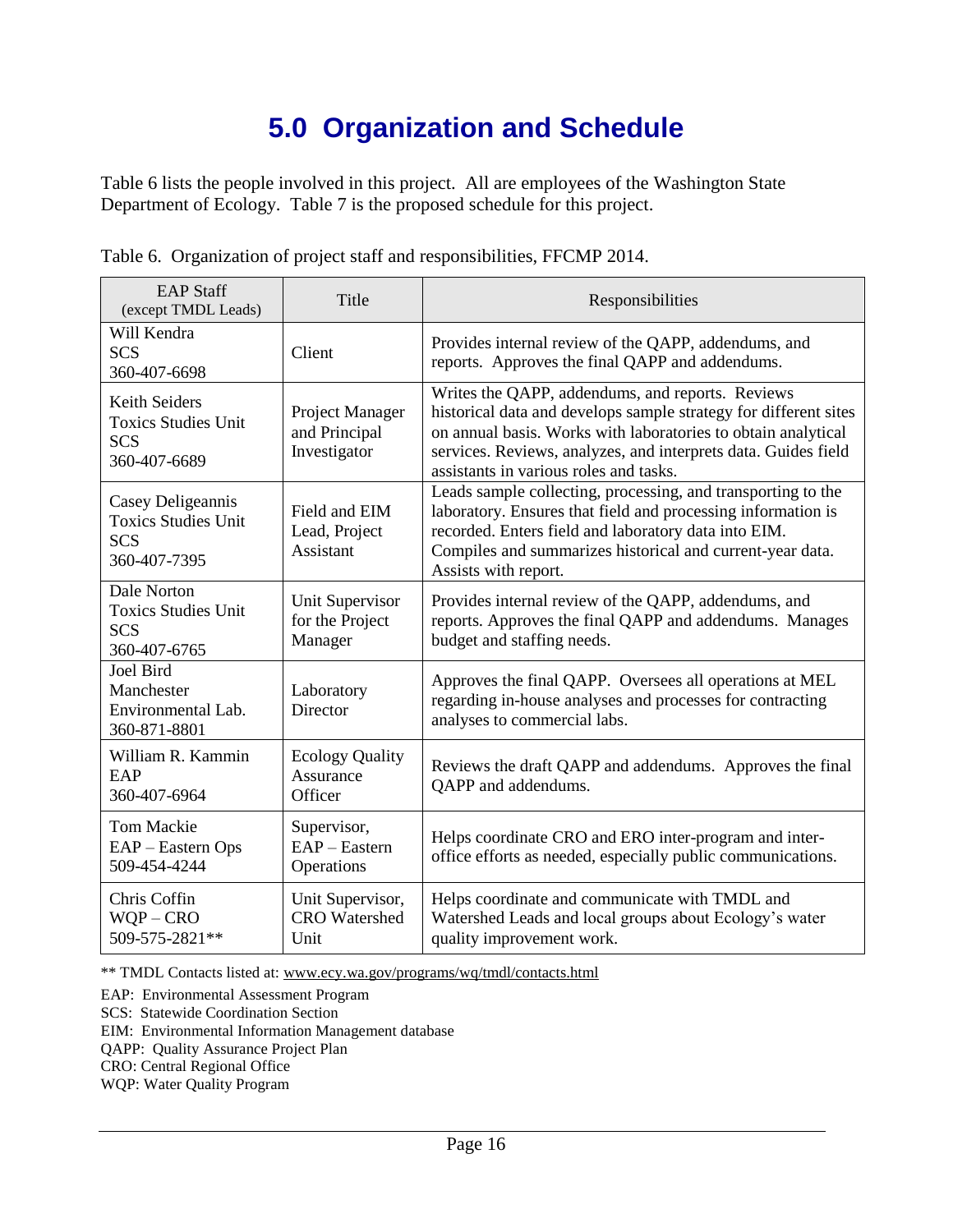| Field and laboratory work                                   | Due date                          | Lead staff        |
|-------------------------------------------------------------|-----------------------------------|-------------------|
| Field work completed                                        | November 2014                     | Casey Deligeannis |
| Sample processing completed                                 | January 2015                      | Casey Deligeannis |
| Laboratory analyses completed                               | <b>July 2015</b>                  | <b>MEL</b>        |
| Environmental Information System (EIM) database             |                                   |                   |
| EIM user study ID                                           | FFCMP14                           |                   |
| Product                                                     | Due date                          | Lead staff        |
| EIM data loaded                                             | August 2015                       | Casey Deligeannis |
| EIM data verification                                       | September 2015                    | To be determined  |
| EIM complete                                                | October 2015                      | Casey Deligeannis |
| Final report                                                |                                   |                   |
| Author lead / Support staff                                 | Keith Seiders / Casey Deligeannis |                   |
| Schedule                                                    |                                   |                   |
| Draft due to supervisor                                     | September 2015                    |                   |
| Draft due to client/peer reviewer                           | October 2015                      |                   |
| Draft due to external reviewer(s)                           | October 2015                      |                   |
| Final (all reviews done) due to<br>publications coordinator | November 2015                     |                   |
| Final report due on web                                     | December 2015                     |                   |

<span id="page-16-0"></span>Table 7. Schedule for completing field, laboratory, and report tasks, FFCMP 2014.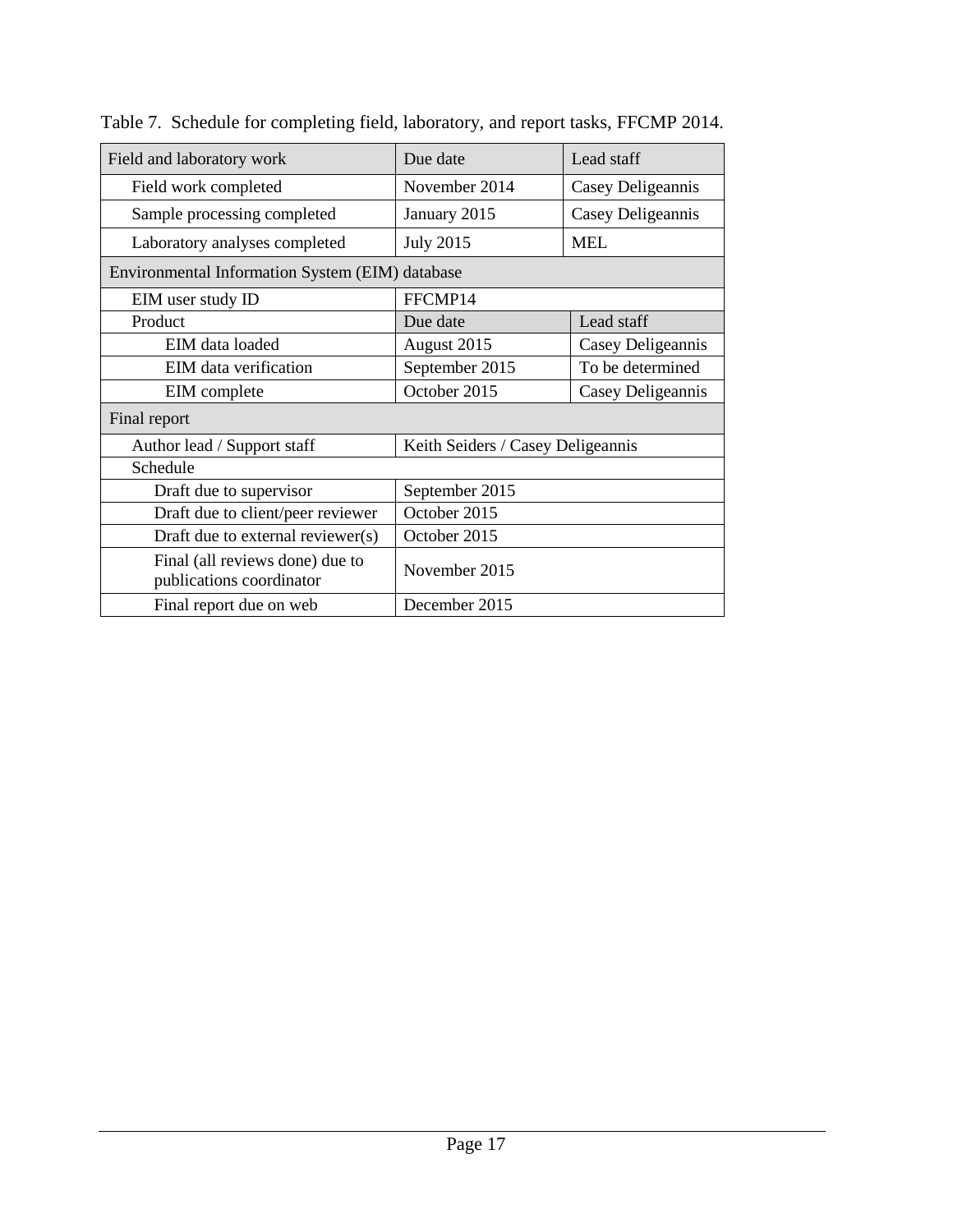## **6.0 Quality Objectives**

<span id="page-17-0"></span>Table 8 shows Measurement Quality Objectives (MQOs).

| Parameter                 | <b>Analytical Method</b>             | Lab Duplicate<br>(RPD)            | Lab Control Sample<br>(% recovery)                                         | Surrogates<br>(% recovery)  | MS/MSD<br>(% recovery)       |
|---------------------------|--------------------------------------|-----------------------------------|----------------------------------------------------------------------------|-----------------------------|------------------------------|
| Mercury                   | EPA 245.6 (CVAA)                     | 0%-20% (for<br>$results > 5x$ RL) | 85%-115%                                                                   | <b>NA</b>                   | 75%-125%; RPD<br>limit 20%   |
| Chlorinated<br>pesticides | EPA 8081 (GC/ECD);<br><b>MEL SOP</b> | 0%-40%                            | 50%-150%                                                                   | $20\% - 130\%$ <sup>a</sup> | 50%-150%; RPD<br>limit $40%$ |
| <b>PCB</b><br>Aroclors    | EPA 8082 (GC/ECD);<br><b>MEL SOP</b> | 0%-40%                            | 50%-150%                                                                   | 50%-150%                    | 50%-150%; RPD<br>limit 40%   |
| <b>PCB</b><br>congeners   | EPA 1668A (HiRes<br>GC/MS)           | 0%-40%                            | per method for OPR,<br>Internal Standards, and<br><b>Labeled Compounds</b> | NA                          | <b>NA</b>                    |
| PCDD/Fs                   | EPA 1613B (HiRes<br>GC/MS)           | $0\% - 40\%$                      | per method for OPR,<br>Internal Standards, and<br><b>Labeled Compounds</b> | <b>NA</b>                   | <b>NA</b>                    |
| <b>PBDEs</b>              | EPA 8270 (SIM);<br>SOP 730104        | 0%-40%                            | 50%-150%                                                                   | 50%-150%                    | 50%-150%; RPD<br>limit $40%$ |
| Lipids                    | MEL SOP 730009                       | 0%-20%                            | <b>NS</b>                                                                  | <b>NA</b>                   | <b>NA</b>                    |

<span id="page-17-1"></span>Table 8. Measurement quality objective, FFCMP 2014.

a: Surrogate recovery limits were recently revised by MEL and are specific to surrogates used: some limits are 20%- 120%, others are 30%-130%.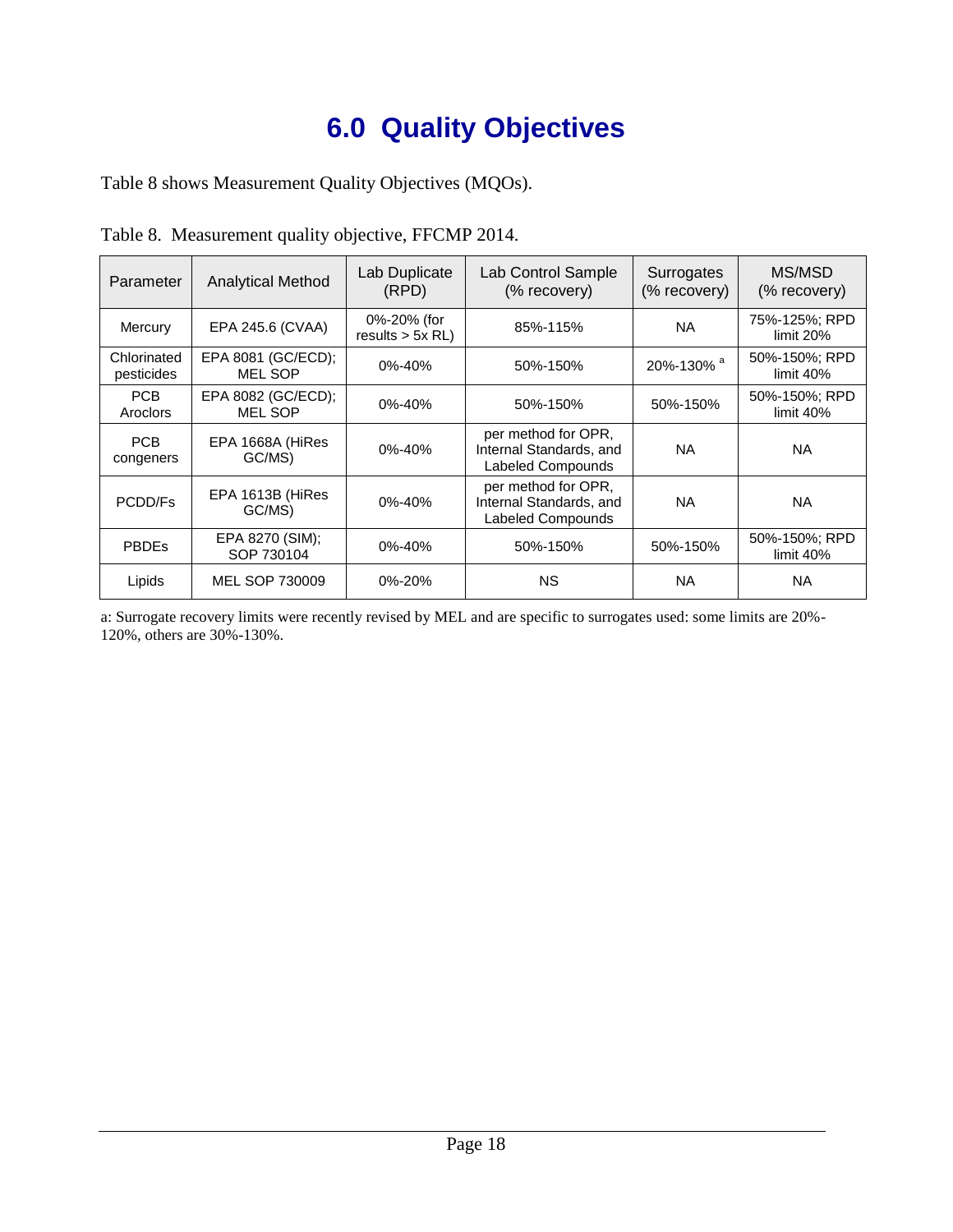## **8.0 Sampling Procedures**

<span id="page-18-0"></span>Samples will be collected and processed as described in the project plan for the FFCMP (Seiders, 2013). Electrofishing will be the primary fish collection method. Federal, tribal, and state scientific collection permits provide guidance for minimizing the disturbance of anadromous salmon and steelhead that may be present. Table 9 shows sample containers, preservation, and holding times for fish tissue samples.

| Parameter                 | Sample Container                           | Minimum Amount<br>Required *                          | Preservation               | <b>Holding Time</b>                                 |
|---------------------------|--------------------------------------------|-------------------------------------------------------|----------------------------|-----------------------------------------------------|
| Mercury                   | 2 oz. precleaned<br>glass jar w/teflon lid | 5 <sub>q</sub>                                        | freeze,<br>$-10^{\circ}$ C | 6 months to extraction,<br>then 28 days to analysis |
| Chlorinated<br>pesticides | 4 oz. precleaned<br>glass jar w/teflon lid | 30g, 60g preferred                                    | freeze,<br>$-10^{\circ}$ C | 1 year to extraction, then<br>40 days to analysis   |
| <b>PCB Aroclors</b>       | 4 oz. precleaned<br>glass jar w/teflon lid | 30g, 60g preferred                                    | freeze,<br>$-10^{\circ}$ C | 1 year to extraction, then<br>40 days to analysis   |
| PCB congeners             | 4 oz. precleaned<br>glass jar w/teflon lid | 30g, 60g preferred                                    | freeze,<br>$-10^{\circ}$ C | 1 year to extraction, then<br>40 days to analysis   |
| PCDD/Fs                   | 4 oz. precleaned<br>glass jar w/teflon lid | 30g, 60g preferred;<br>220g if base digestion<br>used | freeze,<br>$-10^{\circ}$ C | 1 year to extraction, then<br>40 days to analysis   |
| <b>PBDEs</b>              | 4 oz. precleaned<br>glass jar w/teflon lid | 30g, 60g preferred                                    | freeze,<br>$-10^{\circ}$ C | 1 year to extraction, then<br>40 days to analysis   |
| Lipids                    | 4 oz. precleaned<br>glass jar w/teflon lid | 30 <sub>g</sub>                                       | freeze,<br>$-10^{\circ}$ C | 1 year to extraction, then<br>40 days to analysis   |

<span id="page-18-1"></span>

| Table 9. Containers, preservation, and holding times for samples, FFCMP 2014. |  |  |  |
|-------------------------------------------------------------------------------|--|--|--|
|                                                                               |  |  |  |
|                                                                               |  |  |  |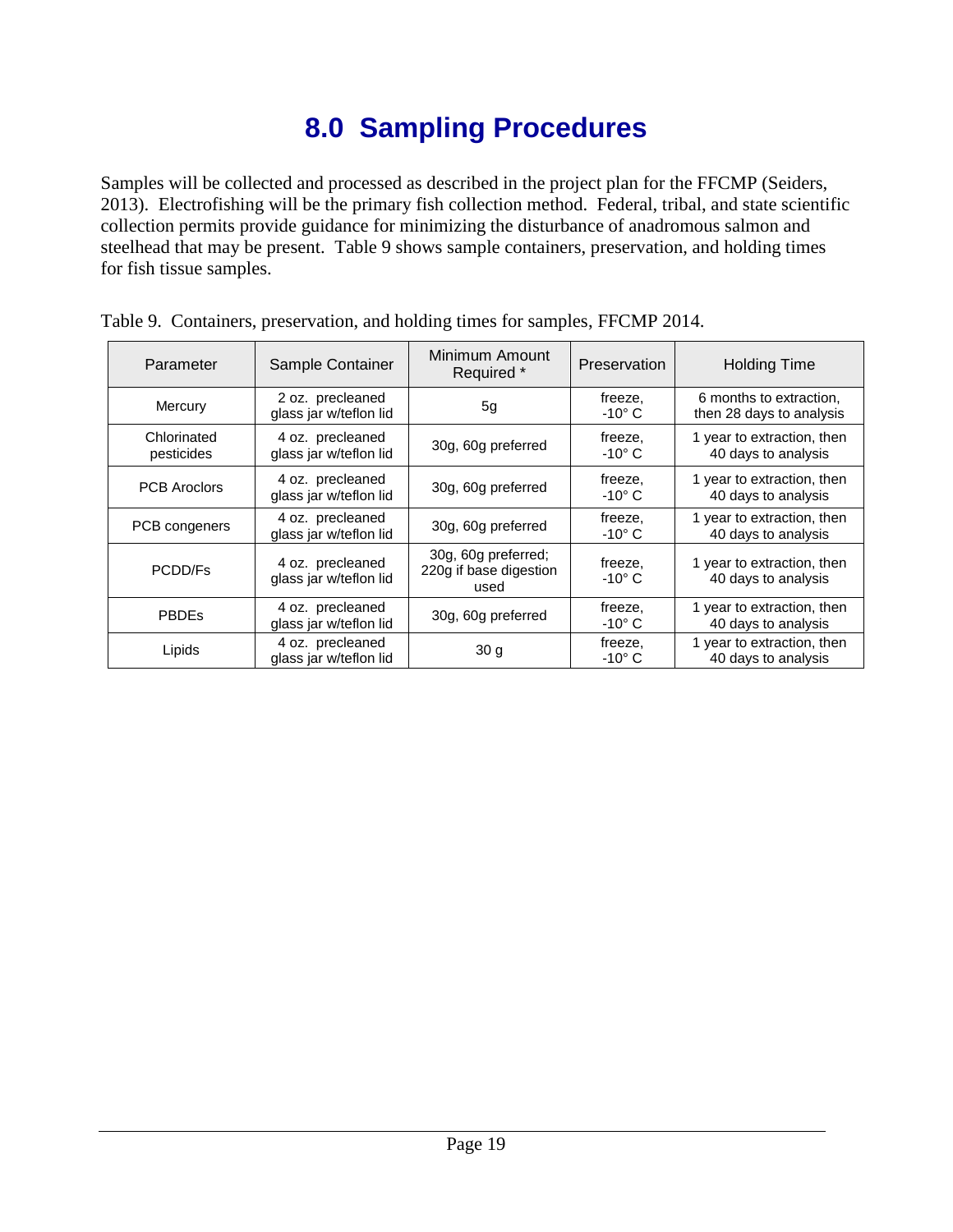## **9.0 Measurement Methods**

<span id="page-19-0"></span>The analytical methods are consistent with the most recent FFCMP monitoring events. Laboratory analyses of most samples will be conducted by the Ecology Manchester Environmental Laboratory (MEL). PCDD/Fs will be analyzed by an accredited laboratory through a contract managed by MEL. Both MEL and the contract laboratories are expected to meet the QC requirements of the analytical methods being used and any other requirements specified by MEL or the Project Officer.

Table 10 shows the parameters to be analyzed, analytical methods, desired reporting limits, and ranges of expected results.

|                           | Methods, RLs, Sample n                                                                         |                                                              |                                           |                                   |  |  |  |
|---------------------------|------------------------------------------------------------------------------------------------|--------------------------------------------------------------|-------------------------------------------|-----------------------------------|--|--|--|
| Parameter                 | Number of<br>Samples &<br>Arrival Date <sup>a</sup>                                            | <b>Expected Range</b><br>of Results <sup>b</sup>             | Reporting Limits <sup>c</sup>             | <b>Analytical Method</b>          |  |  |  |
| Mercury                   | 54, January<br>2015                                                                            | 10 - 1000 ug/kg                                              | 17 ug/kg                                  | EPA 245.6<br>(CVAA)               |  |  |  |
| Chlorinated<br>pesticides | 86, January<br>2015                                                                            | 0.1 - 1000 ug/kg for<br>DDTs; $0.1 - 50$ ug/kg<br>for others | most $0.5-3.0$ ug/kg                      | EPA 8081<br>(GC/ECD); MEL<br>SOP  |  |  |  |
| <b>PCB Aroclors</b>       | 86, January<br>2015                                                                            | $0.5 - 100$ ug/kg,<br>depending on Aroclor                   | $1.1 - 5$ ug/kg                           | EPA 8082<br>(GC/ECD); MEL<br>SOP  |  |  |  |
| PCB congeners             | 9, January<br>2015                                                                             | 0.005 - 10 ug/kg,<br>depending on<br>congener                | $0.003 - 0.01$ ug/kg                      | EPA 1668A<br>(HiRes GC/MS)        |  |  |  |
| PCDD/Fs                   | 0.005 - 5.0 ng/kg,<br>30, January<br>depending on<br>2015<br>congener and<br>extraction method |                                                              | EQL 0.017 - 0.5 ng/kg                     | EPA 1613B<br>(HiRes GC/MS)        |  |  |  |
| <b>PBDEs</b>              | 86, January<br>2015                                                                            | $0.1 - 100$ ug/kg                                            | 0.10-2.6 ug/kg;<br>PBDE 209 1.9-4.3 ug/kg | EPA 8270 (SIM);<br>MEL SOP 730104 |  |  |  |
| Lipids                    | 86, January<br>2015                                                                            | $0.1 - 20%$                                                  | 0.10%                                     | MEL SOP 730009                    |  |  |  |

<span id="page-19-1"></span>

|  | Table 10. Laboratory measurement methods for fish tissue samples, FFCMP 2014. |  |  |  |
|--|-------------------------------------------------------------------------------|--|--|--|
|  |                                                                               |  |  |  |

a: MEL will be informed of numbers and arrival dates when the sampling effort concludes.

b: Values reflect historical data from the study area.

c: Value reflects typical range.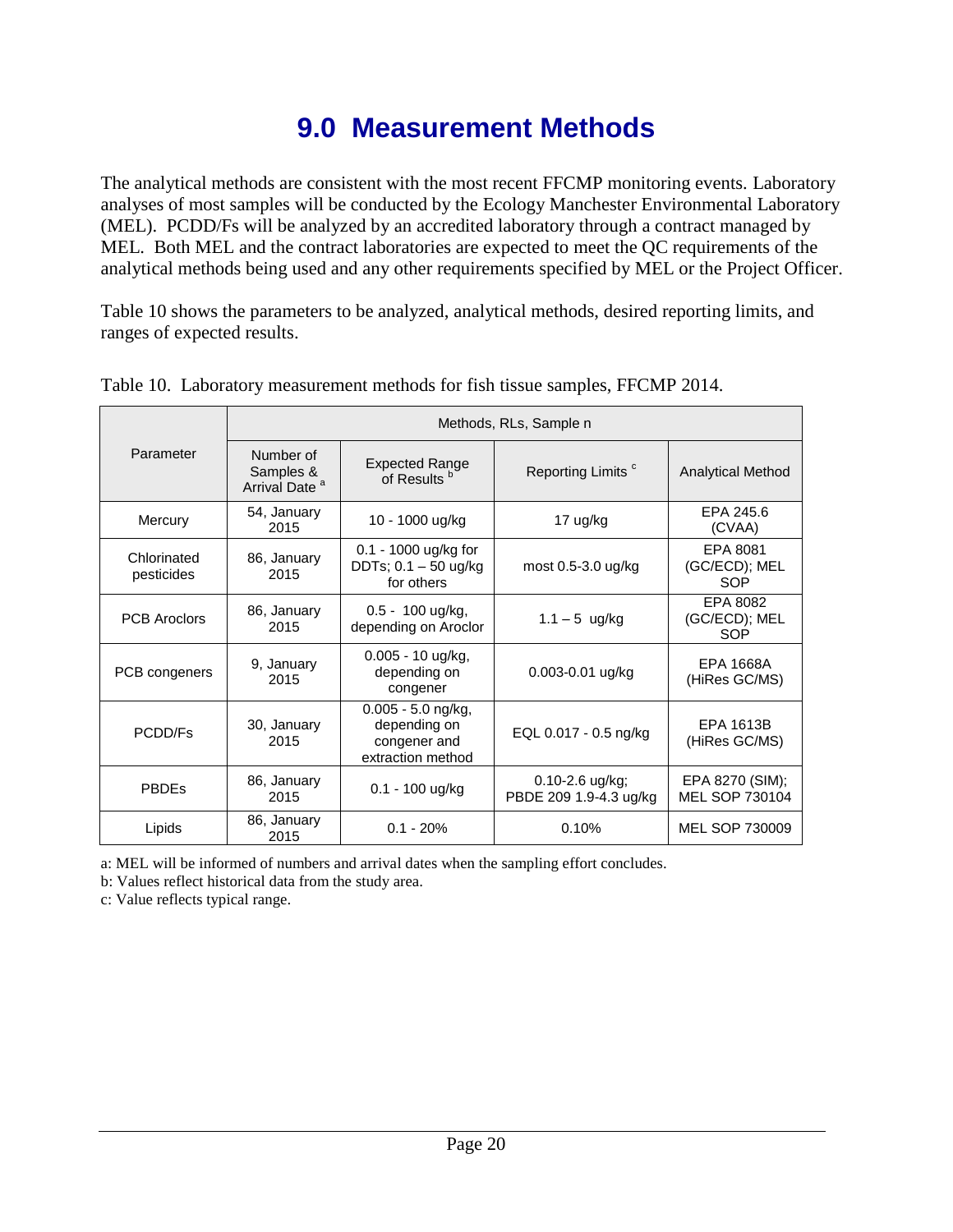## **10.0 Quality Control**

<span id="page-20-0"></span>Table 11 shows laboratory quality control procedures.

| Parameter                            | <b>Analytical Method</b>             | Lab<br><b>Duplicates</b> | Lab Control<br>Standards              | Surrogates     | MS/MSD    | Method<br><b>Blanks</b> |
|--------------------------------------|--------------------------------------|--------------------------|---------------------------------------|----------------|-----------|-------------------------|
| Mercury                              | EPA 245.6<br>(CVAA)                  | 1/ batch $a$             | 1/batch                               | <b>NA</b>      | <b>NA</b> | 1/batch                 |
| Chlorinated<br>pesticides            | EPA 8081 (GC/ECD);<br>MEL SOP        | 1/batch                  | 1/batch                               | each<br>sample | 1/batch   | 1/batch                 |
| <b>PCB Aroclors</b>                  | EPA 8082 (GC/ECD);<br><b>MEL SOP</b> | 1/batch                  | 1/batch                               | each<br>sample | 1/batch   | 1/batch                 |
| <b>PCB</b><br>congeners <sup>b</sup> | <b>EPA 1668A</b><br>(HiRes GC/MS)    | 1/batch                  | each sample<br>& 1/batch <sup>c</sup> | <b>NA</b>      | <b>NA</b> | 1/batch                 |
| PCDD/Fs <sup>b</sup>                 | <b>EPA 1613B</b><br>(HiRes GC/MS)    | 1/batch                  | each sample<br>& 1/batch <sup>c</sup> | <b>NA</b>      | <b>NA</b> | 1/batch                 |
| <b>PBDEs</b>                         | EPA 8270 (SIM);<br>SOP 730104        | 1/batch                  | 1/batch                               | each<br>sample | 1/batch   | 1/batch                 |
| Lipids                               | MEL SOP 730009                       | 1/batch                  | 1/batch                               | <b>NA</b>      | <b>NA</b> | 1/batch                 |

<span id="page-20-1"></span>Table 11. Laboratory quality control sample types and frequencies, FFCMP 2014.

a: "Batch" is defined as up to 20 samples analyzed together.

b: Includes one analysis of Certified Reference Material for the project (WMF-01 preferred; CARP-2 acceptable).

c: Labeled compounds in each sample and Ongoing Precision and Recovery standards in each batch.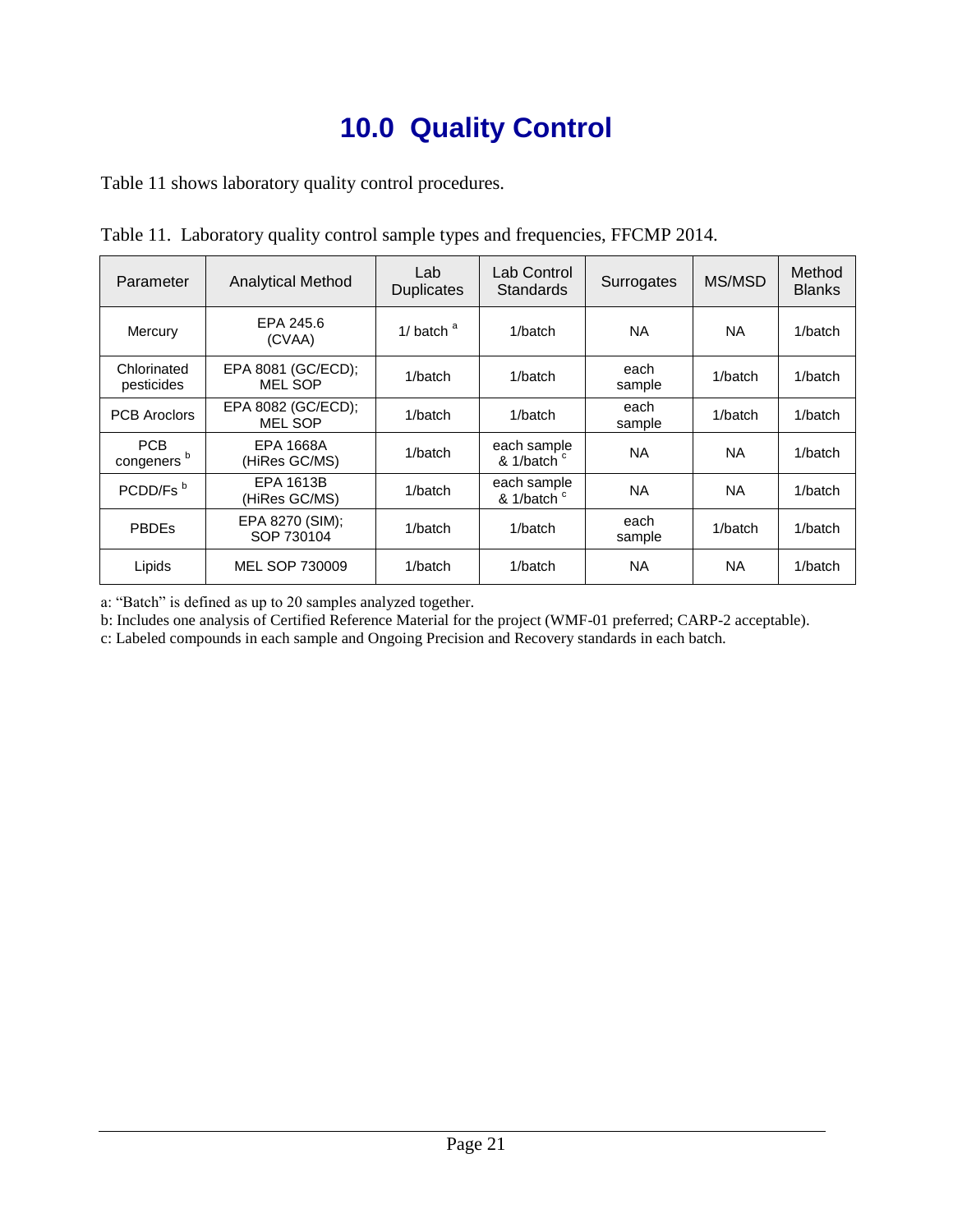## **References**

<span id="page-21-0"></span>Davis, D. and A. Johnson. 1994. Washington State Pesticide Monitoring Program: Reconnaissance Sampling of Fish Tissue and Sediments (1992). Washington State Department of Ecology, Olympia, WA. Publication No. 94-194.

Davis, D., D. Serdar, and A. Johnson. 1998. Washington State Pesticide Monitoring Program: 1995 Fish Tissue Sampling Report. Washington State Department of Ecology, Olympia, WA. Publication No. 98-312.

EPA. 2002. Columbia River Basin Fish Contaminant Survey, 1996-1998. U.S. Environmental Protection Agency, Region 10, Office of Water, Seattle, WA. Publication No. EPA-910/R-02-006. [http://yosemite.epa.gov/r10/oea.nsf/0703BC6B0C5525B088256BDC0076FC44/C3A9164ED26935](http://yosemite.epa.gov/r10/oea.nsf/0703BC6B0C5525B088256BDC0076FC44/C3A9164ED269353788256C09005D36B7?OpenDocument) [3788256C09005D36B7?OpenDocument](http://yosemite.epa.gov/r10/oea.nsf/0703BC6B0C5525B088256BDC0076FC44/C3A9164ED269353788256C09005D36B7?OpenDocument)

EPA. 2009. The National Study of Chemical Residues in Lake Fish Tissue. U.S. Environmental Protection Agency Office of Water and Office of Science and Technology. Publication No. EPA-823-R-09-006. Washington DC. [http://water.epa.gov/scitech/swguidance/fishstudies/lakefishtissue\\_index.cfm](http://water.epa.gov/scitech/swguidance/fishstudies/lakefishtissue_index.cfm)

Health. 2009. Yakima River Fish Consumption Advice Fact Sheet. Washington State Department of Health, Olympia, WA. Publication No. DOH 334-200. <http://www.doh.wa.gov/CommunityandEnvironment/Food/Fish/Advisories>

Hopkins, B., D. Clark, M. Schlender, and M. Stinson. 1985. Basic Water Monitoring Program: Fish Tissue and Sediment Sampling for 1984. Washington State Department of Ecology, Olympia, WA. Publication No. 85-7.

Johnson, A., B. Era-Miller, and R. Coots. 2007. Chlorinated Pesticides, PCBs, and Dioxins in Yakima River Fish in 2006: Data Summary and Comparison to Human Health Criteria. Washington State Department of Ecology, Olympia, WA. Publication No. 07-03-036.

Johnson, A., K. Seiders, C. Deligeannis, K. Kinney, P. Sandvik, B. Era-Miller, and D. Alkire. 2006. PBDEs Flame Retardants in Washington Rivers and Lakes: Concentrations in Fish and Water, 2005-06. Washington State Department of Ecology, Olympia, WA. Publication No. 06-03- 027.

Johnson A., K. Carmack, B. Era-Miller, B. Lubliner, S. Golding, and R. Coots. 2010. Yakima River Pesticides and PCBs Total Maximum Daily Load: Volume 1 - Water Quality Study Findings. Washington State Department of Ecology, Olympia, WA. Publication No. 10-03-018.

Johnson, A. and M. Friese. 2013. An Assessment of the Chlorinated Pesticide Background in Washington State Freshwater Fish and Implications for 303(d) Listings. Washington State Department of Ecology, Olympia, WA. Publication No. 13-03-007.